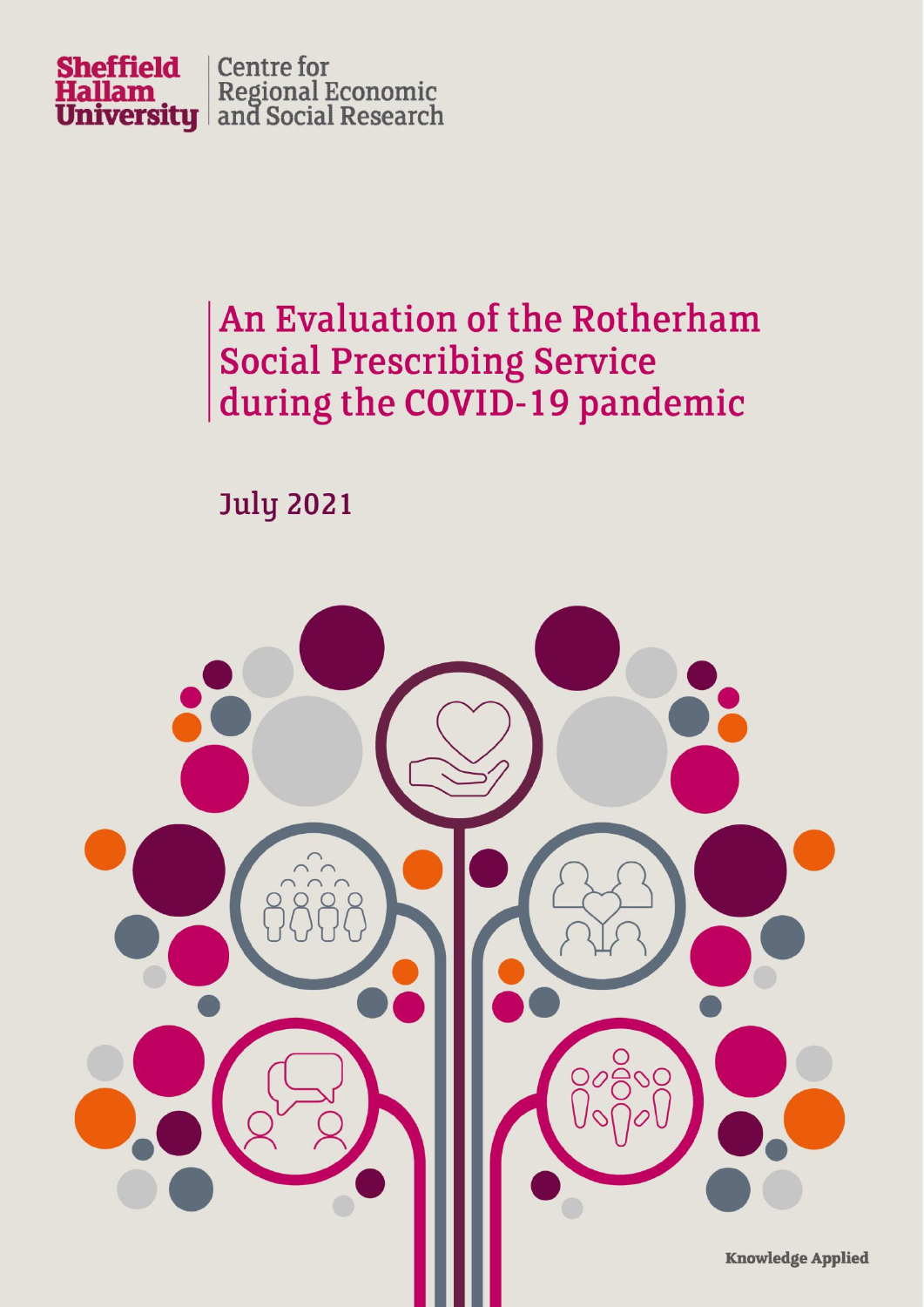## **An Evaluation of the Rotherham Social Prescribing Service during the COVID-19 pandemic**

**Author(s):**

Chris Dayson

Elaine Batty

Sheffield Hallam University

September 2021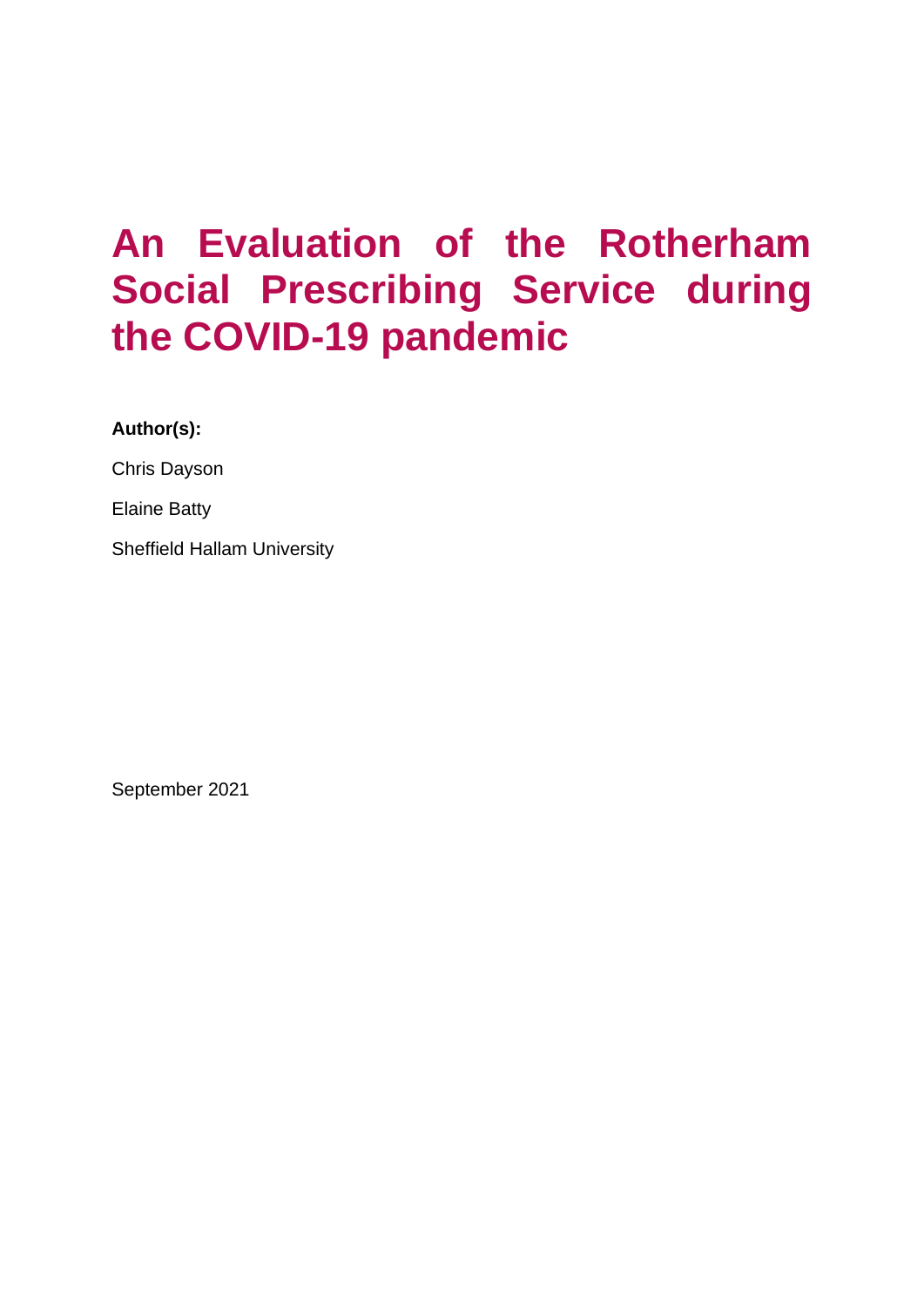## **Contents**

| 1. |                                                                              |                                                                     |  |  |  |
|----|------------------------------------------------------------------------------|---------------------------------------------------------------------|--|--|--|
|    | 1.1.                                                                         |                                                                     |  |  |  |
|    | 1.2.                                                                         |                                                                     |  |  |  |
|    | 1.3.                                                                         |                                                                     |  |  |  |
| 2. | Who was supported by RSPS during the COVID-19 pandemic and how did people    |                                                                     |  |  |  |
|    | 2.1.                                                                         |                                                                     |  |  |  |
|    | 2.2.                                                                         |                                                                     |  |  |  |
|    | 2.3.                                                                         |                                                                     |  |  |  |
|    | 2.4.                                                                         |                                                                     |  |  |  |
| 3. |                                                                              | How RSPS responded and adapted during the COVID-19 pandemic 12      |  |  |  |
|    | 3.1.                                                                         |                                                                     |  |  |  |
|    | 3.2.                                                                         | Absorbing and adapting at the level of the VCSA and Link Worker  14 |  |  |  |
|    | 3.3.                                                                         |                                                                     |  |  |  |
| 4. | Conclusion: how RSPS added value to the NHS and local communities during the |                                                                     |  |  |  |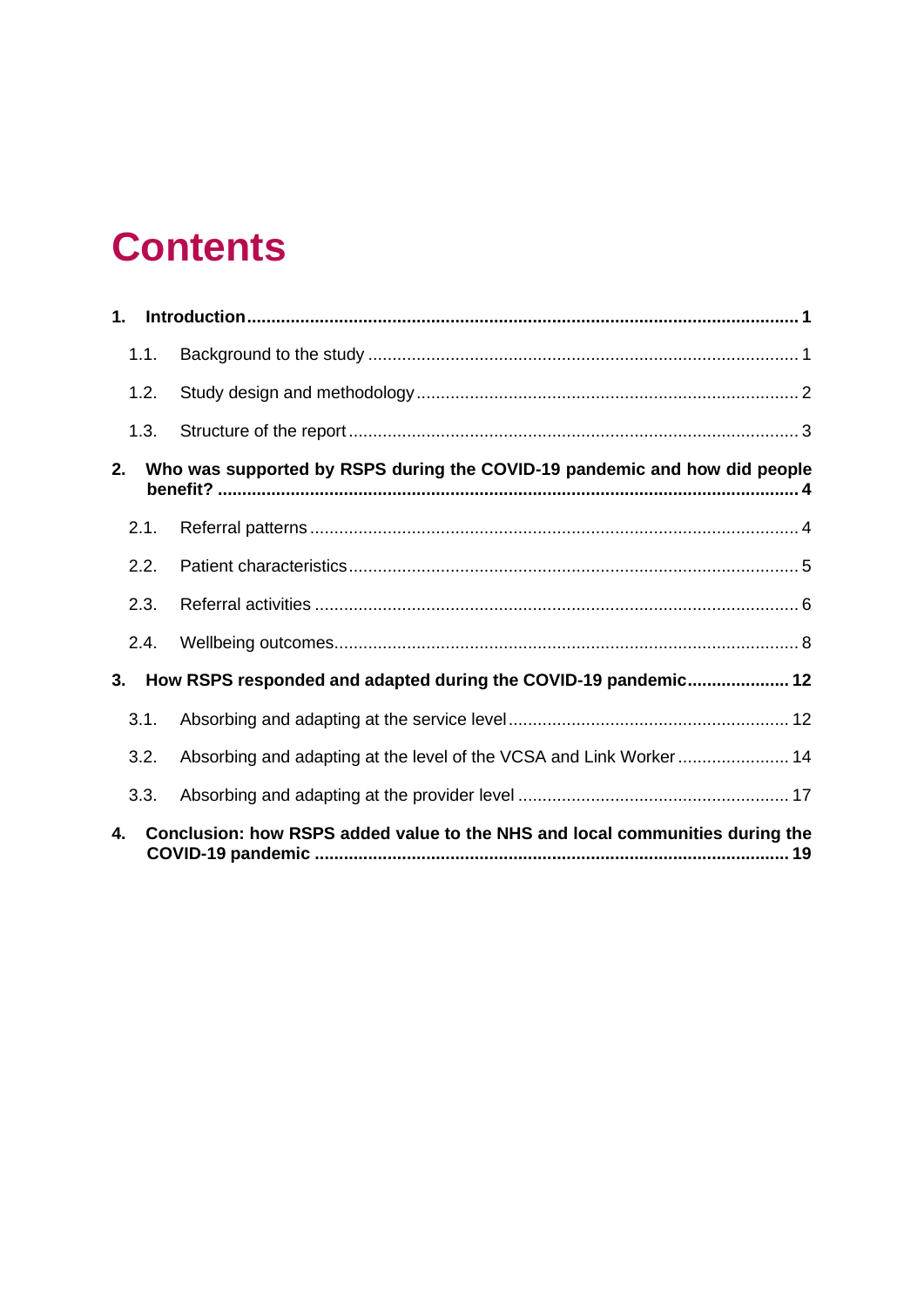<span id="page-3-0"></span>

This is latest report from a long-term **Evaluation of the Rotherham Social Prescribing Service (RSPS)** being undertaken by the Centre for Regional Economic and Social Research (CRESR) at Sheffield Hallam University. This report focuses on the work of the **RSPS during the first nine months of the COVID-19 pandemic** (March-December 2020) to develop an understanding of how it responded and adapted during a period of unprecedented crisis, what can be learned from this period, and how we might use this learning to enhance the evidence base about the 'added value' of social prescribing is to the health and care system, to individuals, and to communities.

#### <span id="page-3-1"></span>**1.1. Background to the study**

The study covered both the **'Long-Term Conditions'** component of the RSPS - which is embedded in GP-led Integrated Case Management; and the **community mental health service** component - which is delivered in partnership with Rotherham Doncaster and South Humber NHS Foundation Trust (RDASH). Both components are commissioned by NHS Rotherham Clinical Commissioning Group (CCG) and delivered by Voluntary Action Rotherham (VAR) in partnership with more than 20 local voluntary and community organisations (VCOs). The service aims to increase the capacity of GPs to meet the non-clinical needs of patients with complex long-term conditions (LTCs) who are the most intensive users of health and care resources; and to enable Community Mental Health Teams (CMHTs) to help users of secondary mental health services build and direct their own packages of support.

At its core, RSPS is a voluntary and community sector (VCS) liaison service for the whole borough which:

- Enables patients and their carers to access support from local VCS organisations.
- Contributes a VCS perspective to the assessment of needs and care planning for patients across the health and social care system.
- Facilitates the development of new community-based services to fill gaps in provision, and funds additional capacity within existing VCS to meet the increase in demand created by RSPS.

The Long-Term Conditions component was first commissioned as a two-year Pilot in 2012. In 2014-15 it was re-commissioned for a further year as part of Rotherham's multi-agency proposal to the Better Care Fund, with an additional three years of service provision commissioned in April 2015 and then again in April 2018. The Mental Health component was initially commissioned as a 12-month pilot in 2015 but was soon extended to March 2018. Both components of RSPS are currently fully funded by the CCG up to March 2022.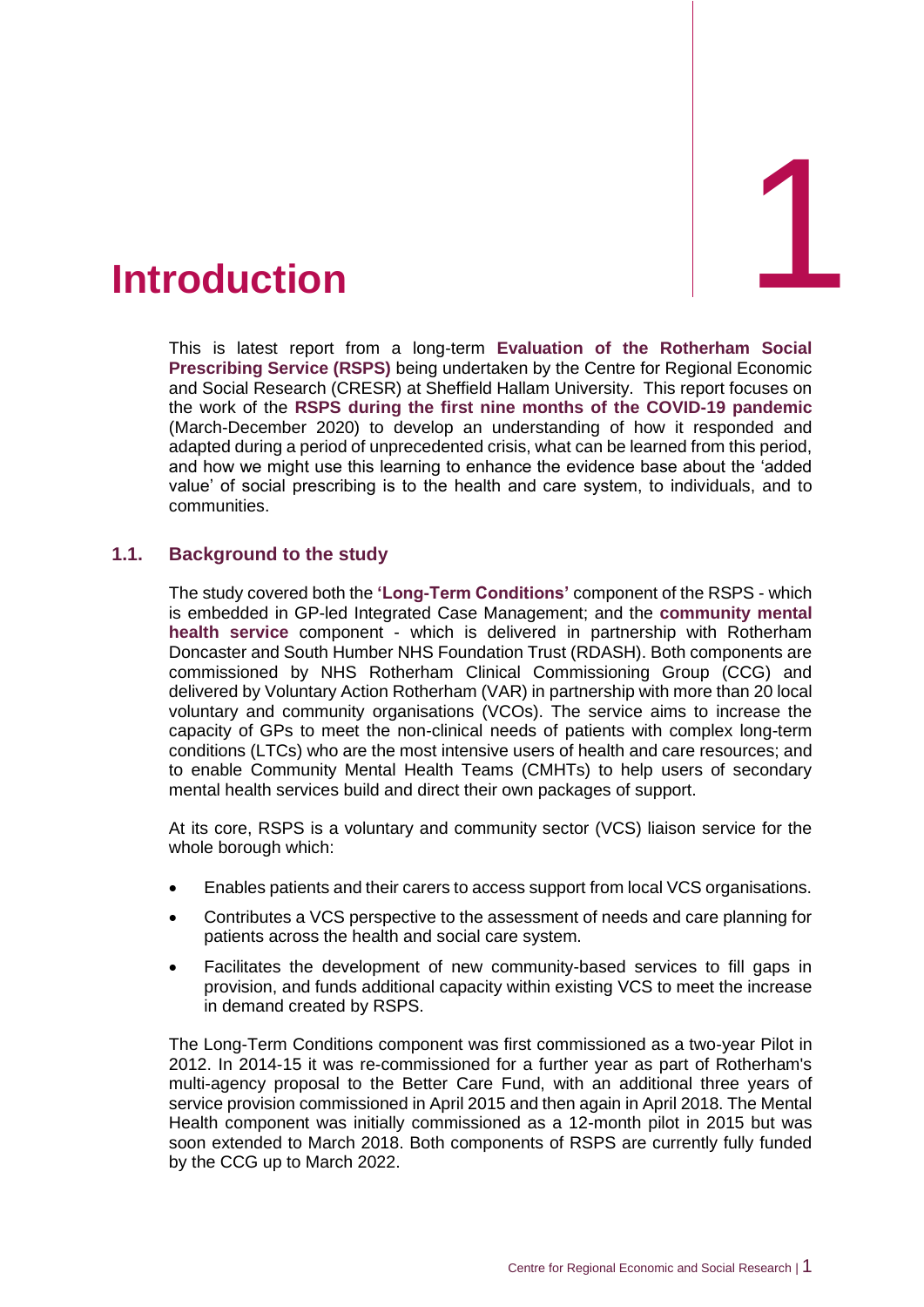The annual funding agreement covers the core cost of delivering RSPS alongside a 'micro-commissioning' budget to procure a 'menu' of VCS activities that have been specifically developed to meet the needs of Service users. A core team consisting of a Service Manager and seven Voluntary and Community Sector Advisors (VCSAs) is employed by VAR. The Project Manager oversees the day-to-day running of the Service, including management of service commissioning and acting as a liaison between VCS providers and wider NHS structures. The VCSA role provides the link between the Service and the relevant health professionals. They receive referrals from GP practices and CMHTs of eligible patients and carers and make an assessment of their support needs before referring them on to appropriate VCS services (commissioned and non-commissioned).

The study also provided the first opportunity to explore linkages between the locally commissioned elements of RSPS mentioned above and the newly employed social prescribing Link Workers funded through NHS England via Primary Care Networks (PCNs). In 2019 VAR recruited five Link Workers on behalf of Rotherham PCNs and now provides a management and co-ordination function to ensure that their work is aligned, and where appropriate integrated, with the broader delivery of RSPS.

#### <span id="page-4-0"></span>**1.2. Study design and methodology**

The study was designed to answer the following broad questions about how the RSPS responded to the COVID-19 pandemic:

- What types of support did RSPS provide, for whom, and how was this different from before the pandemic?
- How did RSPS collaborate with other types of support and other support providers during the pandemic?
- What outcomes were associated with the work of RSPS during the pandemic for individuals, communities, and the health and care system?
- What effect has the pandemic had on the service and its funded providers, and what is the broader learning for the future?

A mix of quantitative and qualitative data was collected and analysed for the study:

- **Quantitative data:** monitoring data for 2,734 patients referred to RSPS in the six months prior to (n=1,607) and following (n=1,127) the pandemic.
- **Qualitative data:** qualitative interviews with 15 individuals involved with the RSPS during the pandemic from a range of perspectives:
	- 5 RSPS staff members, including the service manager and 4 VCSAs.
	- 2 primary care staff (1 GP and 1 Long Term Conditions nurse).
	- 5 RSPS providers.
	- 3 RSPS patients (recruited via 1 RSPS providers).

Given that the research was undertaken whilst social distancing and restrictions on face-to-face contact were in place all data was collected remotely through a combination of video and telephone calls according to each participant's stated preference. Reflecting the impact of the pandemic on working practices and personal circumstance, a combination of opportunistic and purposive sampling was undertaken to ensure broad coverage of different stakeholder perspectives.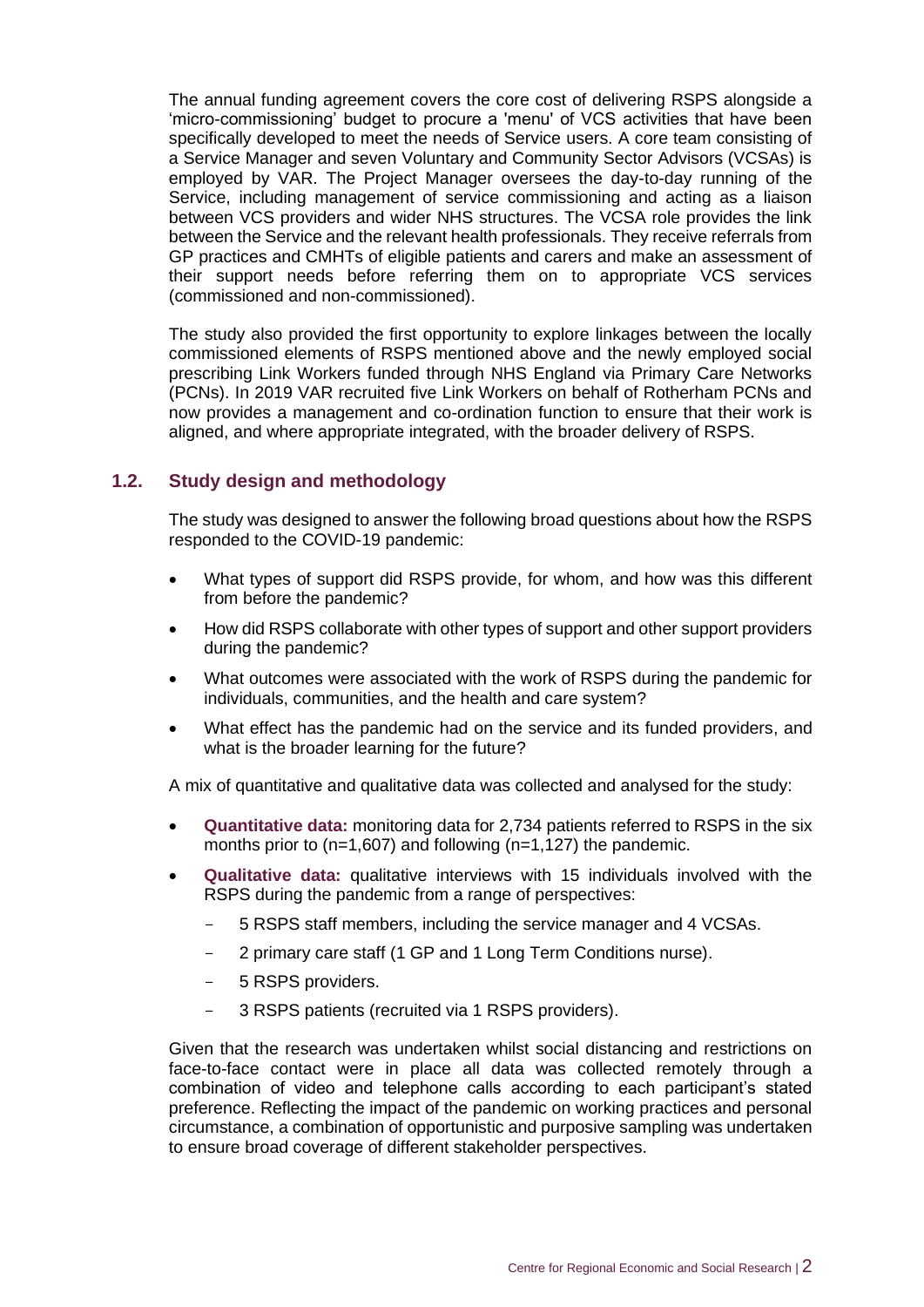#### <span id="page-5-0"></span>**1.3. Structure of the report**

The remainder of this report is structured as follows:

- Chapter 2 draws on RSPS monitoring data to present a descriptive summary of who was supported by RSPS during the COVID-19 pandemic and how they benefited.
- Chapter 3 draws on the qualitative data to explore how RSPS responded and adapted during the COVID-19 pandemic and draw out key learning.
- Chapter 4 is the conclusion and combines the quantitative and qualitative data alongside insights from the wider literature to discuss how RSPS added value to the NHS and local communities during the COVID-19 pandemic.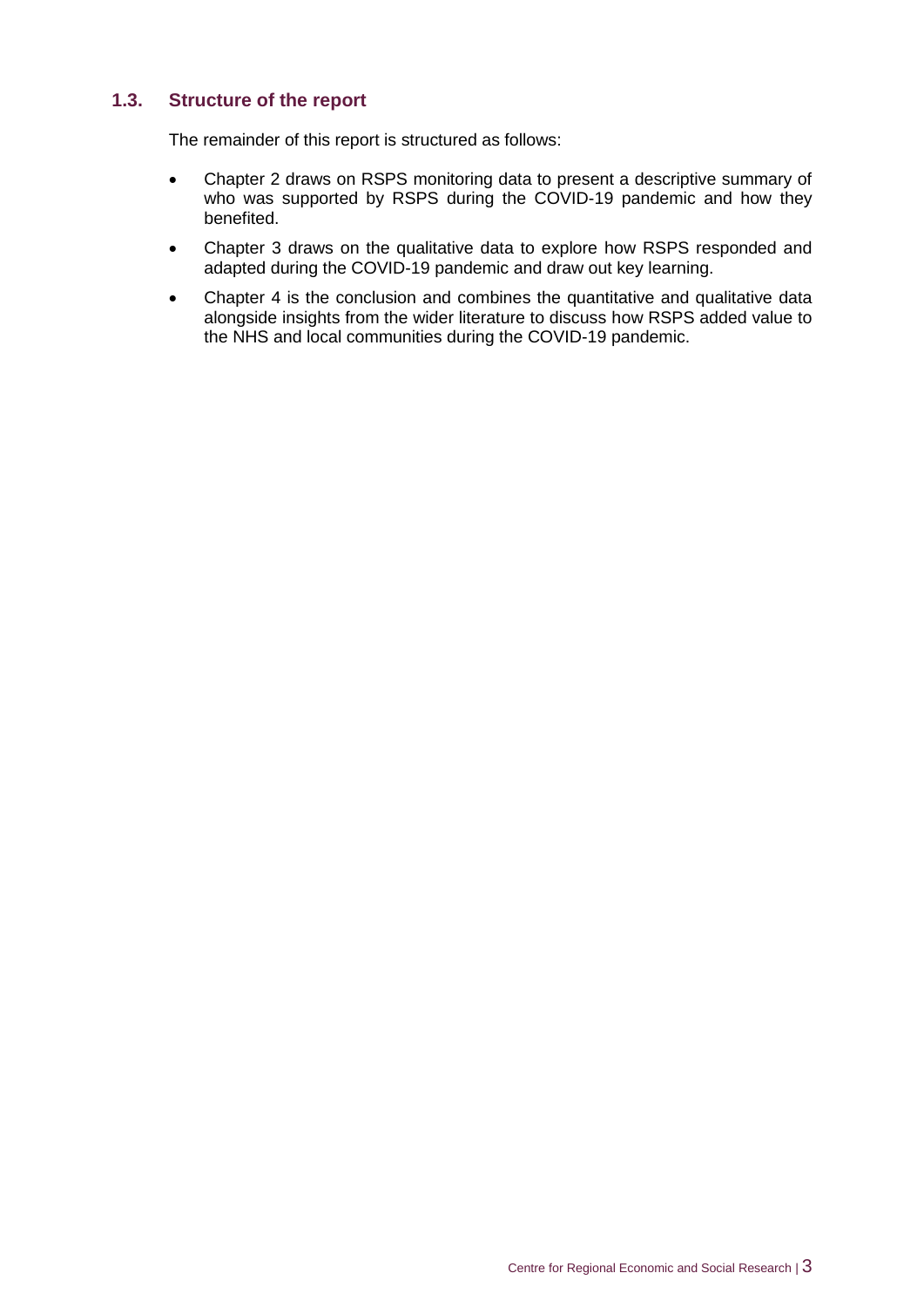## <span id="page-6-0"></span>**Who was supported by RSPS during the COVID-19 pandemic and**  2 **how did people benefit?**

This chapter provides a statistical overview of the work of the RSPS during the COVID-19 pandemic based on monitoring data that is routinely collected by VCSAs. It provides an overview of referral patterns and covers the characteristics of patients referred to RSPS (age, gender and ethnicity), the activities that they were referred to, and the wellbeing outcomes that have been recorded. For each measure the first six months of the pandemic (April-September 2020) are compared with the six-month period that preceded it (September 2019-January 2020)<sup>1</sup> to explore any differences with the service under 'normal' conditions.

#### <span id="page-6-1"></span>**2.1. Referral patterns**

Figure 2.1 provides an overview of the number of referrals to the RSPS by quarter from April 2019 to December 2020 broken down by the Long-Term Conditions (LTC) and Mental Health (MH) components of the service and including the COVID-19 specific referrals that were received. It shows that **although there was large drop off in LTC and MH referrals during the first national COVID-19 lockdown period these were replaced in greater number by COVID-19 specific referrals** (the RSPS COVID-19 referral process is discussed in more detail in chapter 3). Overall, there was a 17 per cent increase in referrals to RSPS during the first lockdown compared to the previous quarter, with the largest increase – 78 per cent – occurring between March and April 2020 at the very beginning of the pandemic.

<sup>&</sup>lt;sup>1</sup> Although the start of lockdown and social distancing and shielding guidelines on  $23<sup>rd</sup>$  March 2020 is generally considered to be the start of the crisis our analysis of the pandemic starts in April 2020 to simplify the way the data is analysed and reported.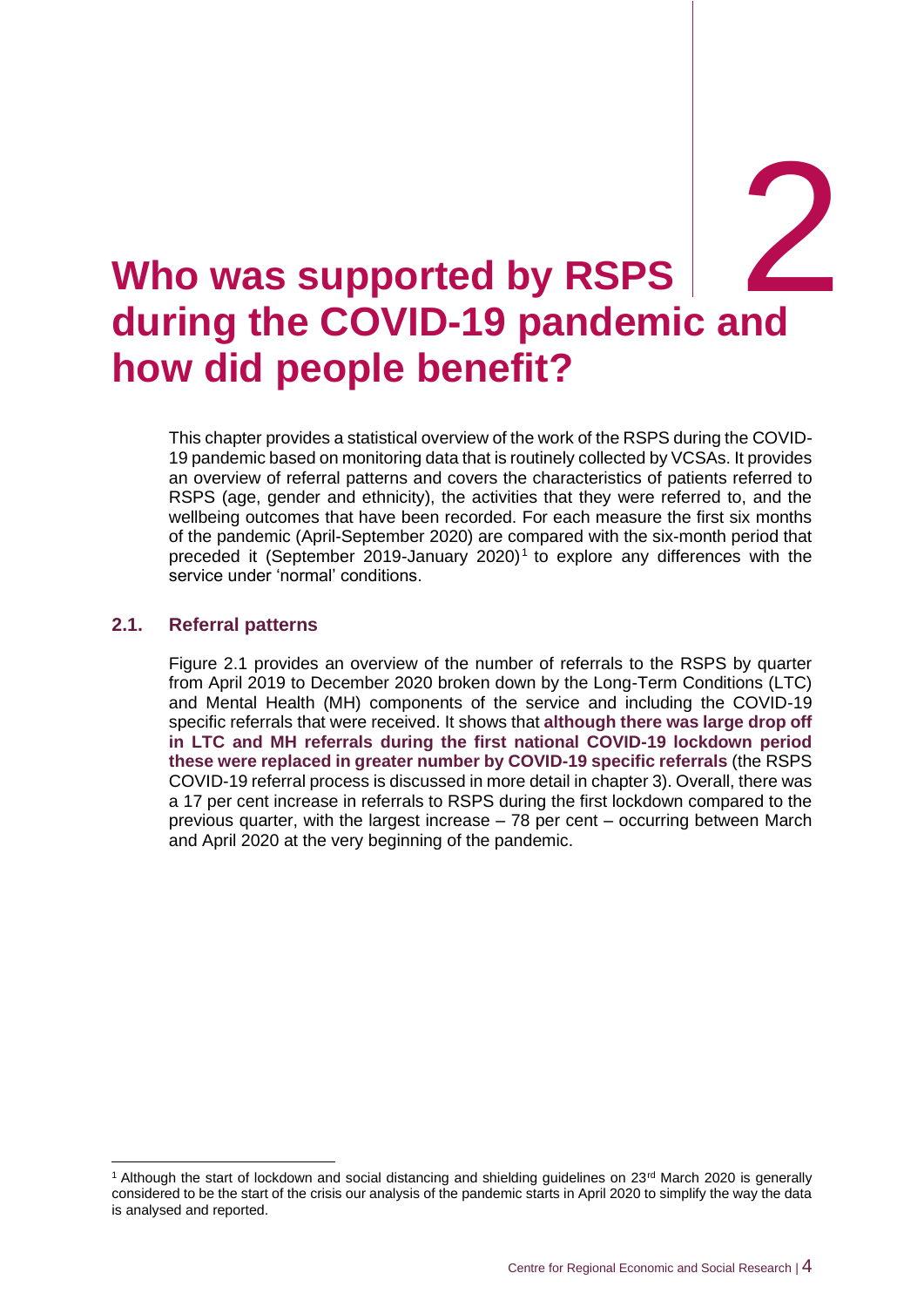

Base: 2,734 referrals to RSPS April 2019-December 2020

#### <span id="page-7-0"></span>**2.2. Patient characteristics**

#### *Gender*

Table 2.1 provides an overview of the gender of RSPS participants prior to and during the COVID-19 pandemic. It shows that that was no change, with **women consistently more likely to be referred to RSPS than men.**

#### **Table 2.1: Gender of RSPS participants prior to and during the COVID-19 pandemic**



Base: 3,009 referrals to RSPS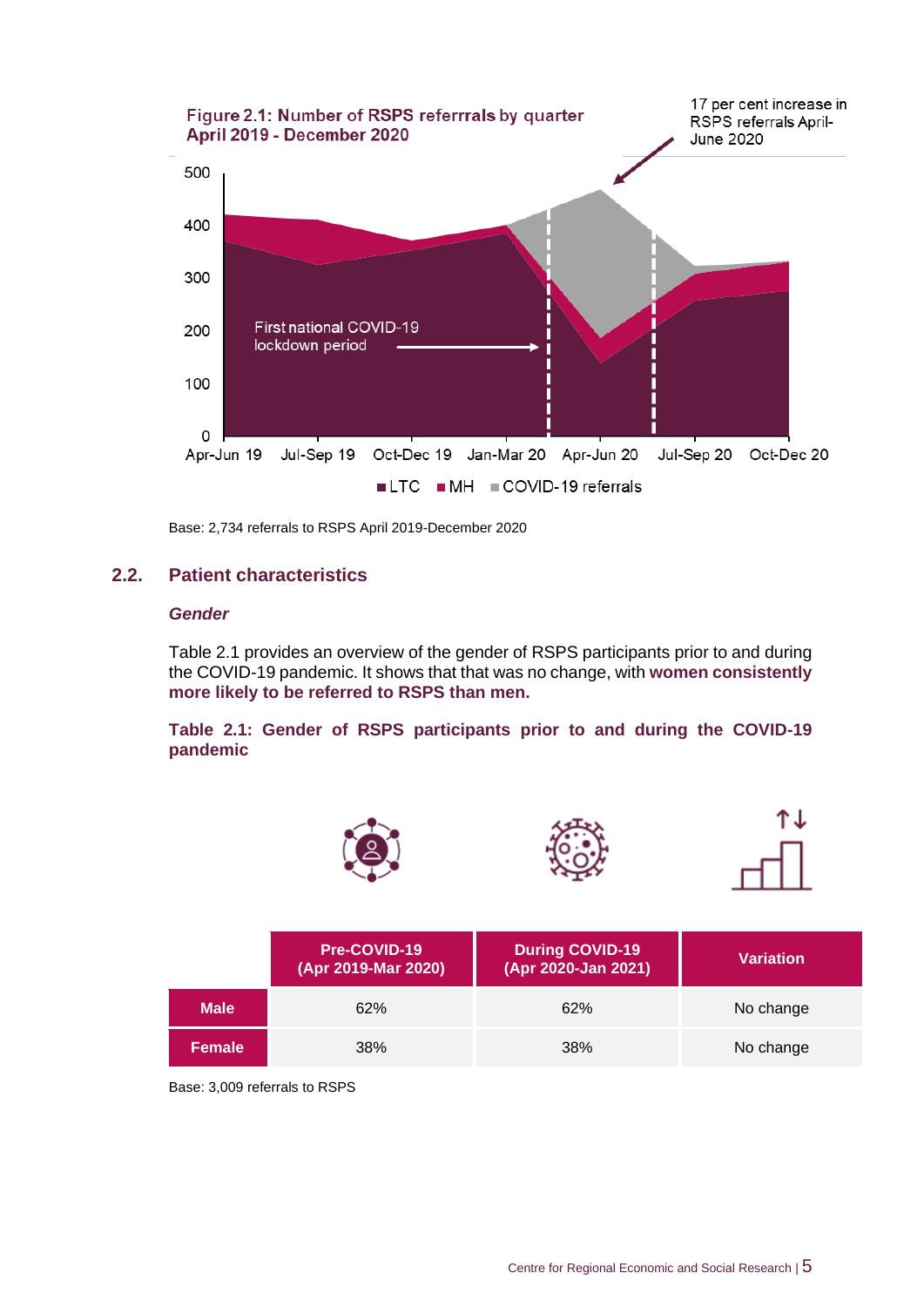#### *Age*

Table 2.2 provides an overview of the age of RSPS participants prior to and during the COVID-19 pandemic.

#### **Table 2.2: Age of RSPS participants prior to and during the COVID-19 pandemic**



|                 | Pre-COVID-19<br>(Apr 2019-Mar 2020) | <b>During COVID-19</b><br>(Apr 2020-Jan 2021) | <b>Variation</b> |
|-----------------|-------------------------------------|-----------------------------------------------|------------------|
| <b>Below 35</b> | 5%                                  | 5%                                            | 0% pts           |
| 35-50           | 6%                                  | 10%                                           | $+3\%$ pts       |
| 50-59           | 9%                                  | 14%                                           | $+5%$ pts        |
| 60-69           | 11%                                 | 13%                                           | $+3\%$ pts       |
| 70-79           | 24%                                 | 22%                                           | $-2\%$ pts       |
| 80-89           | 33%                                 | 26%                                           | $-6\%$ pts       |

Base: 2,989 referrals to RSPS

Table 2.2 shows that the **RSPS generally supports an older age cohort** – around half are aged 70 or over – but that during the pandemic there was a slight change, with **a shift to supporting a more people from younger age groups**. Prior to the pandemic 20 per cent of RSPS participants were aged under 60 but this increased by nine percentage points to 29 per cent during the pandemic. This may reflect the fact that **during the and other health professionals become more aware of or were able to identify more people in need of social support** who may have previously been hidden from view. This has undoubtedly been enabled in part by the fact that RSPS has proactively opened-up referral routes to include more primary care practitioners and Link Workers.

#### <span id="page-8-0"></span>**2.3. Referral activities**

Overall, **RSPS made 1,297 referrals to funded providers in the local voluntary and community sector during the first nine months of the pandemic** (between April and December 2020). This is despite many providers having to adapt their ways of working during this period to meet COVID 19 guidelines. Figure 2.2 provides an overview of the 10 most common services referred to during this period, combining data for the Long-Term Conditions and Mental Health components of the service with COVID 19 specific referrals. This shows that **the most common type of referral activity was enabling**, followed by information and advice, counselling, advocacy and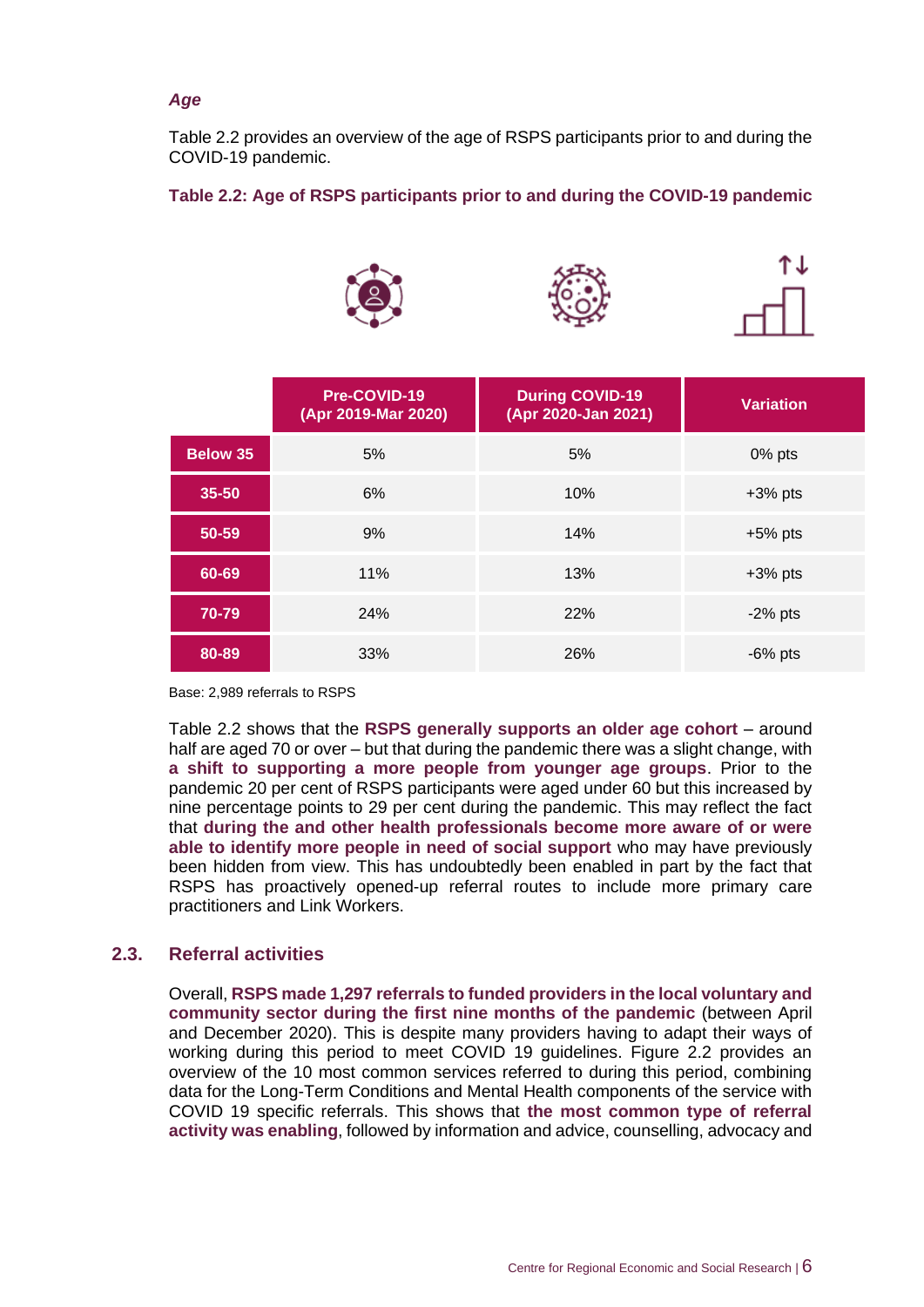care respite. This is broadly aligned with RSPS referral patterns prior to the COVID 19 pandemic discussed in previous evaluation reports. 2

#### **Figure 2.2. Overview of RSPS funded services referred to during the COVID 19 pandemic (April-December 2020)**



Table 2.3 presents this data broken down according to referral type. The total number of referrals and the rank for each referral type is presented. All there is some variation the **overall picture is relatively consistent** and aligned with the overall picture presented in figure 2.2 with activities such as enabling, information and advice and carer respite in particularly high demand. When reviewing the data for COVID-19 specific referrals it is important to consider that **this was additional activity undertaken by RSPS providers** and there were a higher number of COVID-19 patients referred to wider services than expected.

Furthermore, these referrals are in addition to more basic support provided to COVID-19 specific referrals such as medicine collections, shopping and other provisions for basic and essential needs. The service itself noted an increase in referrals to counselling and complementary therapies services during the pandemic and they expect to see need for low level counselling to increase yet further due to the lasting effects of the pandemic on mental health.

<sup>2</sup> For the most recent analysis see Dayson, C. and Damm, C. (2020) *[Evaluation of the Rotherham Social](https://www4.shu.ac.uk/research/cresr/sites/shu.ac.uk/files/eval-rotherham-social-prescribing-long-term-conditions-17-18.pdf)  [Prescribing Service for Long Term Conditions](https://www4.shu.ac.uk/research/cresr/sites/shu.ac.uk/files/eval-rotherham-social-prescribing-long-term-conditions-17-18.pdf)*. Sheffield: CRSER, Sheffield Hallam University.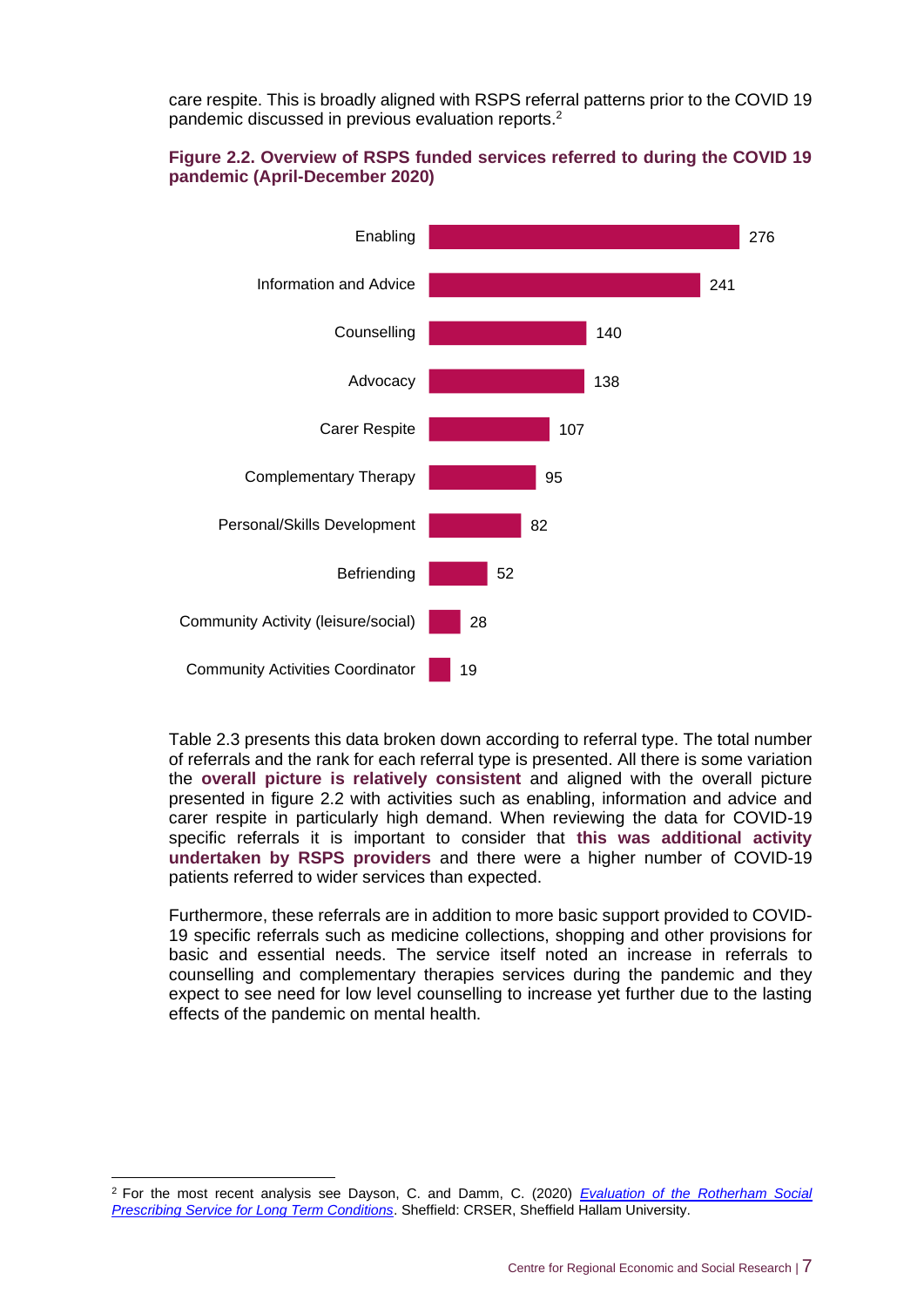#### **Table 2.3. RSPS funded services referred to during the COVID 19 pandemic by referral type (April-December 2020)**

|                                                        | <b>Referrals to RSPS Funded Providers</b> |                |                |                |                     |                |
|--------------------------------------------------------|-------------------------------------------|----------------|----------------|----------------|---------------------|----------------|
|                                                        | <b>LTC</b>                                |                | MH             |                | COVID <sub>19</sub> |                |
|                                                        | <b>No</b>                                 | <b>Rank</b>    | <b>No</b>      | <b>Rank</b>    | <b>No</b>           | <b>Rank</b>    |
| <b>Enabling</b>                                        | 103                                       | $\overline{2}$ | 121            | $\mathbf{1}$   | 52                  | 1              |
| <b>Information and Advice</b>                          | 182                                       | $\mathbf{1}$   | 30             | 6              | 29                  | $\overline{2}$ |
| <b>Counselling</b>                                     | 54                                        | 5              | 77             | $\overline{2}$ | 9                   | $\overline{7}$ |
| <b>Advocacy</b>                                        | 77                                        | $\overline{4}$ | 49             | $\overline{4}$ | 12                  | 5              |
| <b>Carer Respite</b>                                   | 86                                        | 3              | $\overline{4}$ | 9              | 17                  | 3              |
| <b>Complementary</b><br><b>Therapy</b>                 | 30                                        | $\overline{7}$ | 54             | 3              | 11                  | 6              |
| <b>Personal/Skills</b><br><b>Development</b>           | 24                                        | 8              | 41             | 5              | 17                  | $\overline{4}$ |
| <b>Befriending</b>                                     | 33                                        | $6\phantom{1}$ | 11             | 8              | 8                   | 8              |
| <b>Community Activity -</b><br><b>Leisure / Social</b> | 5                                         | 10             | 20             | $\overline{7}$ | 3                   | 9              |
| <b>Community Activities</b><br><b>Coordinator</b>      | 15                                        | 9              | $\overline{4}$ | 10             | $\mathbf 0$         | 10             |

#### <span id="page-10-0"></span>**2.4. Wellbeing outcomes**

This section presents analysis of well-being outcome data collected by RSPS from patients prior to and during the COVID-19 pandemic. A wellbeing outcome tool is used by RSPS to identify progress against eight separate outcome measures linked to wellbeing and positive functioning. The tool is completed by VCSAs with patients when they are first referred to RSPS (baseline) with progress measured after approximately 4-6 months (follow-up). It has eight measures associated with different aspects of wellbeing and self-management:<sup>3</sup>

- **Feeling positive:** hope, learning to cope and feeling calm.
- Lifestyle: sleeping habits, smoking, diet and exercise.
- **Looking after yourself:** shopping, going out, transport and personal care.
- **Managing symptoms:** energy levels, pain, information and medication.
- **Work, volunteering and other activities:** new roles, volunteering and social groups.

 $3$  For each measure a five point scale was used:  $1 =$  Not thinking about it/not doing anything;  $2 =$  Finding out/thinking about;  $3$  = Making changes/doing something;  $4$  = Getting there/could do more;  $5$  = As good as it can be.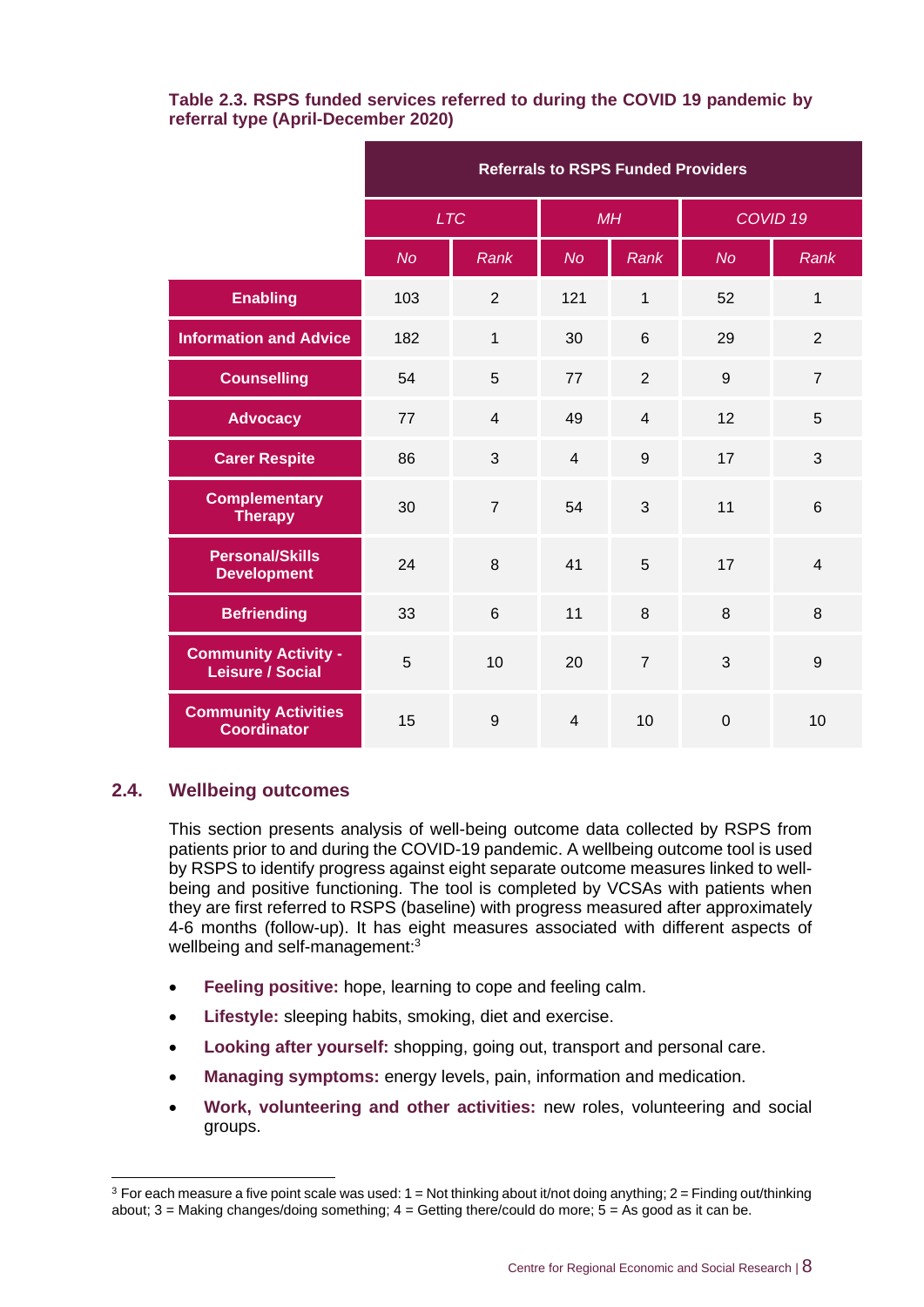- **Money:** debt advice, benefits and managing money.
- **Where you live:** heating, local facilities, stairs and fire safety.
- **Family and friends:** isolation, carer support.

Table 2.4 shows that overall, in the period prior to the pandemic (April 2019 – March 2020) 79 per cent of RSPS patients experienced an improvement on at least one outcome measure (77 per cent of LTC; 86 per cent of MH). By comparison, during the pandemic (April 2020 – January 2021), 74 per cent of patients experienced an improvement on at least one measure (72 per cent of LTC; 92 per cent of MH), an overall reduction of five percentage points (although note that for MH patients there was an increase of 6 percentage points).

Although there was a **small reduction in the proportion experiencing an improvement during the pandemic**, these needs to be understood in the context of the economic and social crisis brought about by the pandemic. According to the Office for National Statistics all measures of personal well-being significantly worsened in Quarter 2 (Apr to June) 2020 compared with the same quarter in 2019 and a similar picture emerged when comparing Quarter 3 (July to Sept) 2020 with the same quarter in the previous year<sup>4</sup>. Against that backdrop, the fact that more than seven out of ten patients reported an increase in some aspect of their wellbeing should be seen **as a positive indication of the benefits associated with a social prescribing referral during the pandemic**.

**Table 2.4: RSPS participants wellbeing outcomes prior to and during the COVID-19 pandemic - percentage of patients with an improvement on at least one outcome measure**



|           | Pre-COVID-19<br>(Apr 2019-Mar 2020) | <b>During COVID-19</b><br>(Apr 2020-Jan 2021) | <b>Variation</b> |
|-----------|-------------------------------------|-----------------------------------------------|------------------|
| LTC.      | 77%                                 | 72%                                           | -5% pts          |
| <b>MH</b> | 86%                                 | 92%                                           | $+6\%$ pts       |
| All       | 79%                                 | 74%                                           | $-5%$ pts        |

Base: 1,401 referrals to RSPS

These data can be explored further by focussing on measure specific data for patients with a low score (of 2 or less) when they first engaged with the RSPS. Tables 2.5a-b show the percentage of these low scoring patients on each outcome measure who experienced an improvement following their referral for each RSPS component (LTC and MH). **For each outcome measure at least some low scoring patients recorded improvements, but the proportions were lower than prior to the** 

<sup>4</sup> [https://www.ons.gov.uk/peoplepopulationandcommunity/wellbeing/bulletins/personalwellbeingintheukquarterly/a](https://www.ons.gov.uk/peoplepopulationandcommunity/wellbeing/bulletins/personalwellbeingintheukquarterly/april2011toseptember2020) [pril2011toseptember2020](https://www.ons.gov.uk/peoplepopulationandcommunity/wellbeing/bulletins/personalwellbeingintheukquarterly/april2011toseptember2020)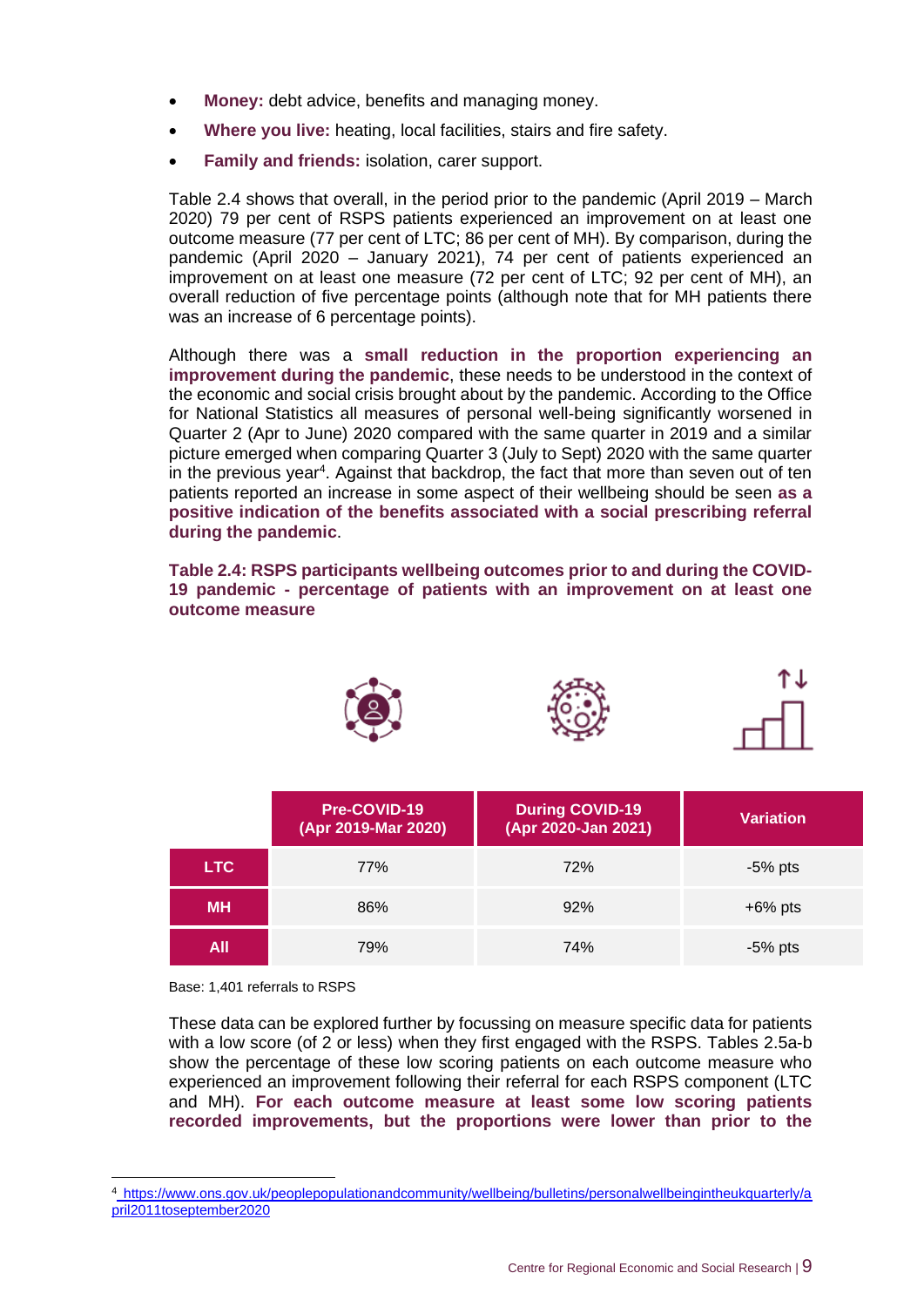**pandemic**, reflecting the wider economic and social context discussed previously. The data also shows that pandemic appears to have affected some outcomes more than others, with **outcomes that were directly linked to COVID-19 restrictions such as 'family and friends', 'lifestyle', and 'work and volunteering' most severely affected**. Several outcomes, including 'managing symptoms', 'money' and 'where you live', with a less direct link to the COVID-19 restrictions, were less severely affected.

#### **Table 2.5a: RSPS LTC participants wellbeing outcomes prior to and during the COVID-19 pandemic - percentage of 'low scoring' (>=2) patients with an improvement**







|                                                   | Pre-COVID-19<br>(Apr 2019-Mar 2020) | <b>During COVID-19</b><br>(Apr 2020-Jan 2021) | <b>Variation</b> |
|---------------------------------------------------|-------------------------------------|-----------------------------------------------|------------------|
| <b>Family and friends</b>                         | 44%                                 | 26%                                           | $-18%$ pts       |
| <b>Feeling positive</b>                           | 63%                                 | 49%                                           | $-14\%$ pts      |
| <b>Lifestyle</b>                                  | 40%                                 | 19%                                           | $-21\%$ pts      |
| <b>Looking after</b><br>yourself                  | 42%                                 | 26%                                           | $-16%$ pts       |
| <b>Managing symptoms</b>                          | 43%                                 | 37%                                           | $-6\%$ pts       |
| <b>Money</b>                                      | 66%                                 | 66%                                           | $0\%$ pts        |
| <b>Where you live</b>                             | 52%                                 | 52%                                           | 0% pts           |
| <b>Work, volunteering</b><br>and other activities | 50%                                 | 32%                                           | $-18%$ pts       |

Base: 1,401 referrals to RSPS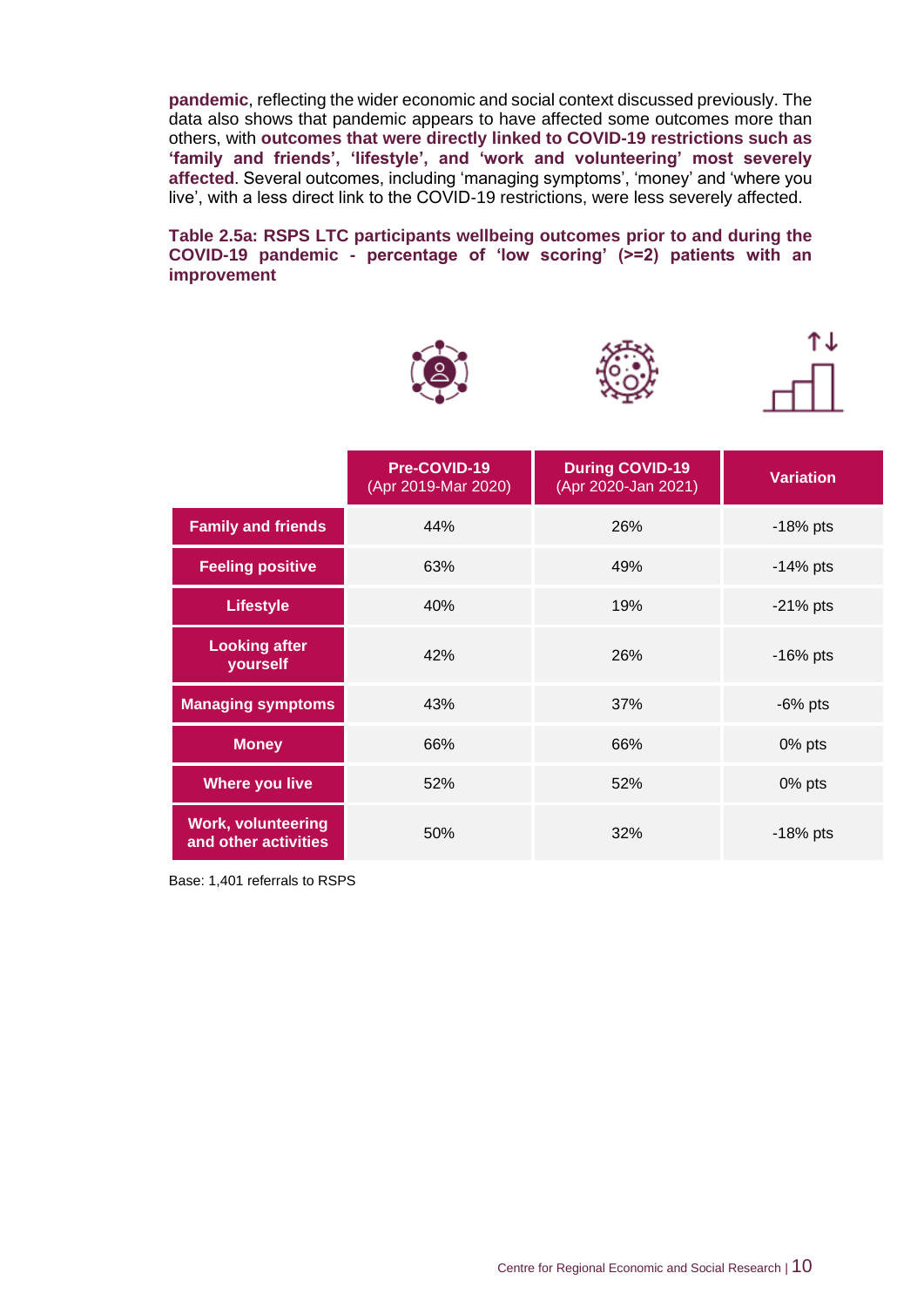**Table 2.5b: RSPS MH participants wellbeing outcomes prior to and during the COVID-19 pandemic - percentage of 'low scoring' (>=2) patients with an improvement**







|                                                   | Pre-COVID-19<br>(Apr 2019-Mar 2020) | <b>During COVID-19</b><br>(Apr 2020-Jan 2021) | <b>Variation</b> |
|---------------------------------------------------|-------------------------------------|-----------------------------------------------|------------------|
| <b>Family and friends</b>                         | 54%                                 | 18%                                           | $-36\%$ pts      |
| <b>Feeling positive</b>                           | 65%                                 | 61%                                           | $-4\%$ pts       |
| <b>Lifestyle</b>                                  | 45%                                 | 26%                                           | $-19%$ pts       |
| <b>Looking after</b><br>yourself                  | 52%                                 | 67%                                           | $+15%$ pts       |
| <b>Managing symptoms</b>                          | 60%                                 | 71%                                           | $+11\%$ pts      |
| <b>Money</b>                                      | 45%                                 | 63%                                           | $+18%$ pts       |
| <b>Where you live</b>                             | 39%                                 | 33%                                           | $-6\%$ pts       |
| <b>Work, volunteering</b><br>and other activities | 83%                                 | 71%                                           | $-12\%$ pts      |

Base: 1,401 referrals to RSPS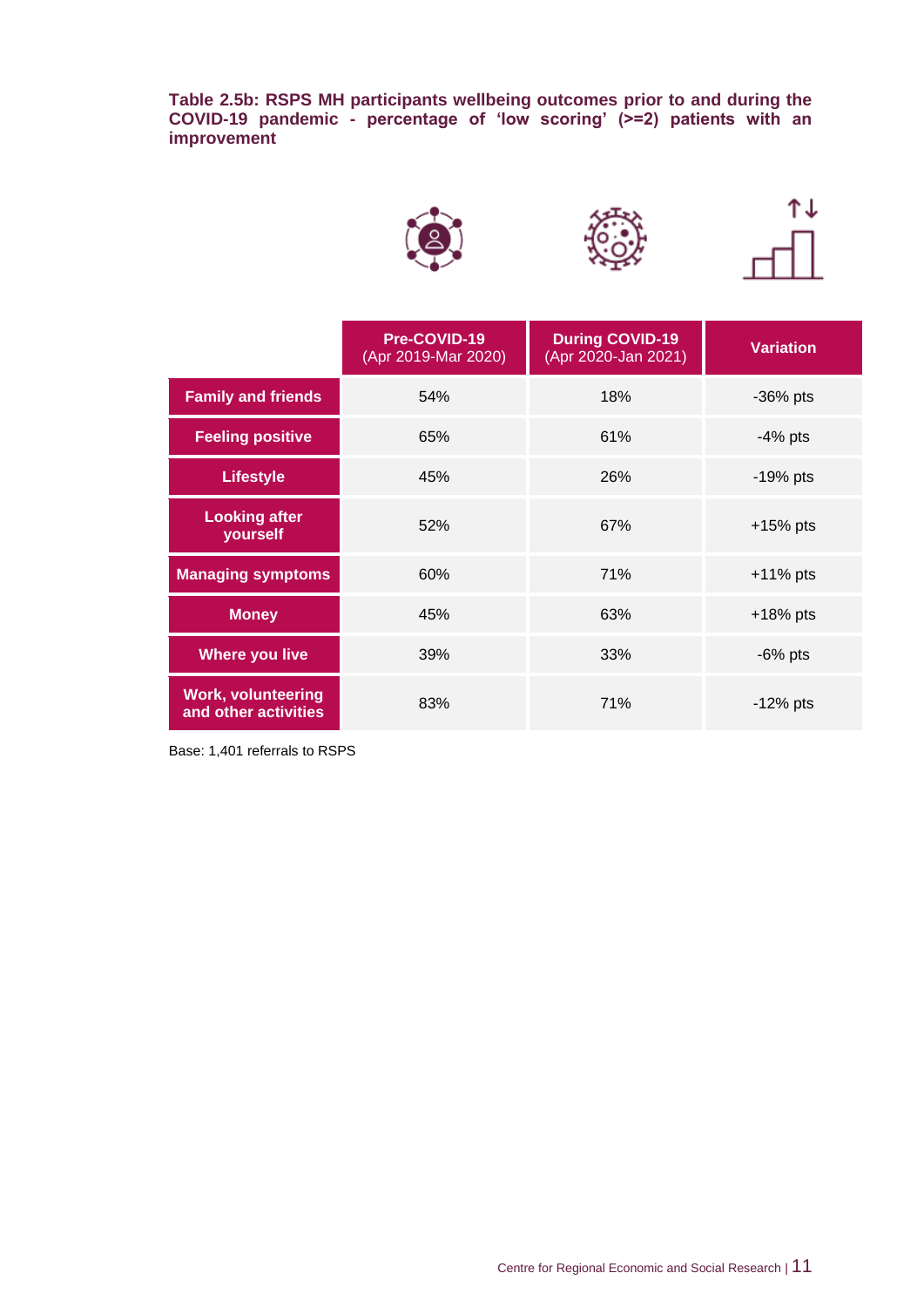# 3

## <span id="page-14-0"></span>3. **How RSPS responded and adapted during the COVID-19 pandemic**

The Government's decision, on 23rd March 2020, to put the whole country into lockdown and ask people identified as clinically vulnerable to 'shield' themselves from non-essential contact can be described as a shock to which the whole of society, public services and the economy was subjected. It has been argued that pandemic is analogous with a humanitarian<sup>5</sup> crisis and we know from research into other humanitarian and environmental crises, such as earthquakes and droughts, that how 'resilient' a service or system is to the shocks brought on by the crisis determines the effectiveness of the subsequent response and recovery. Two components of resilience are particularly important for services such as RSPS:

- **Absorptive capacity:** the ability to 'soak-up' and 'take stock of' the initial 'shock brought on by a crisis and continue 'as normal'.
- **Adaptive capacity:** the ability to learn and combine experience and knowledge to incrementally adjust responses so that they can continue operating.

In light of these factors this chapter explores how the RSPS responded during the COVID-19 pandemic focussing on the extent to which it was able to absorb and adapted to circumstances and patient needs as the crisis unfolded.

#### <span id="page-14-1"></span>**3.1. Absorbing and adapting at the service level**

A number of changes were enacted by the RSPS at the beginning of the pandemic in response to lockdown restrictions and shielding requirements. These involved providing a much broader service to all those who were referred and extending the service to beyond those with long term conditions, who were case managed, or engaged with mental health services. The service was able to do this by working closely with PCN Link Workers, GP's and other organisations to ensure all those who had been referred and needed help would be supported.

*"We just wanted to be useful to GPs because at the beginning of the pandemic they stopped doing the integrated case management work we are involved in to* 

<sup>5</sup> See for example: Dayson, C et al (2021). *[The Value of Small in a Big Crisis: The Distinctive Value, Contribution](https://www4.shu.ac.uk/research/cresr/sites/shu.ac.uk/files/value-small-big-crisis.pdf)  [and Experiences of Smaller Charities in England and Wales During the COVID-19 pandemic](https://www4.shu.ac.uk/research/cresr/sites/shu.ac.uk/files/value-small-big-crisis.pdf)*. London: Lloyds Bank Foundation for England and Wales.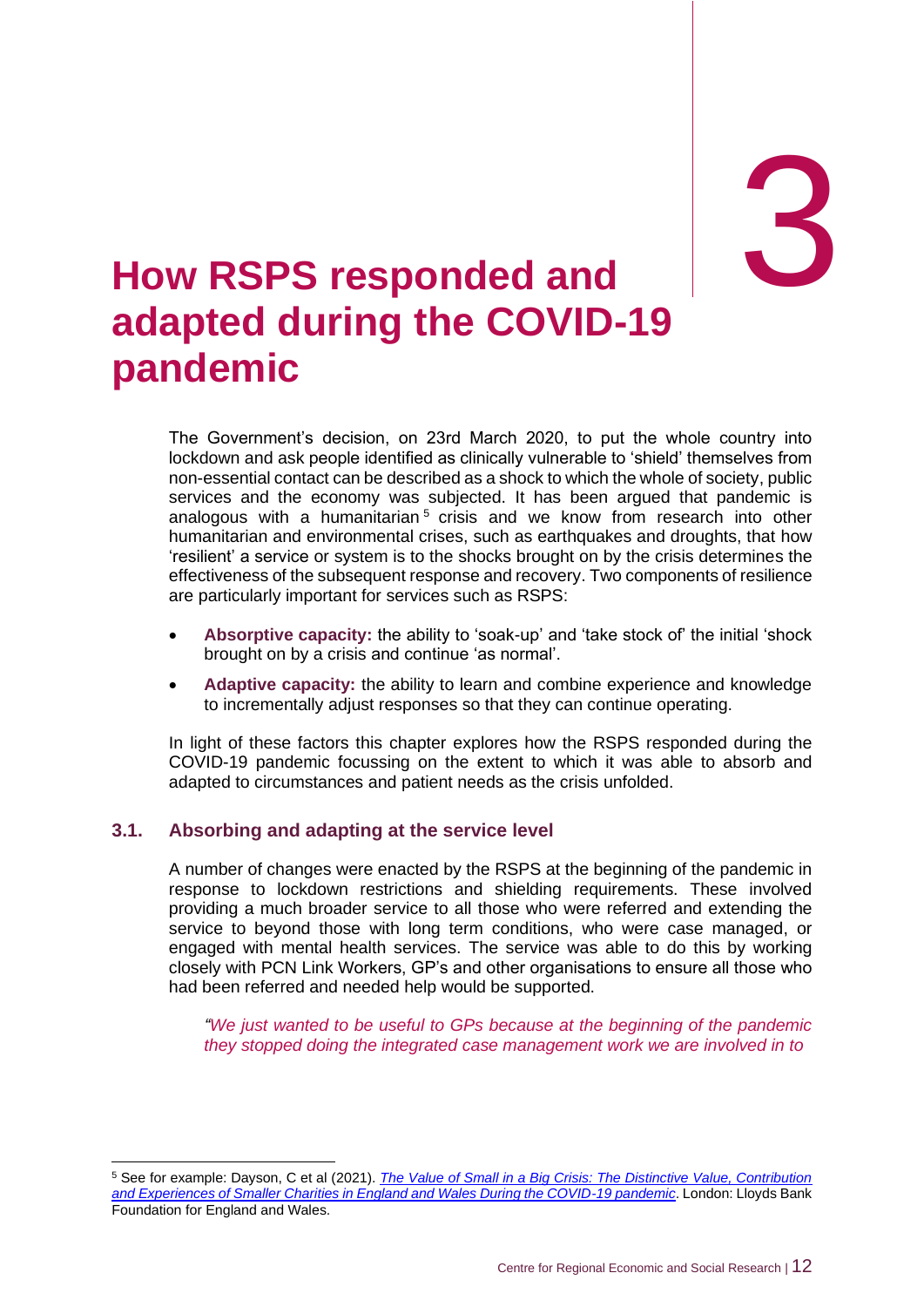*focus on COVID, hence we saw a significant fall in referrals almost overnight. We received 18 referrals of long-term condition patients in April – normally it is around 130 per month. We decided to be proactive and as useful to primary care staff as we could so we joined forces with our Link Workers to take referrals outside our normal targeted pathways to help as many people as we could who were adversely affected by the pandemic."*

During the pandemic, a number of changes were agreed with the CCG about how the RSPS operated. For example, patients referred to RSPS through the long-term conditions (primary care) pathway whose primary reason for referral was mental health were allocated to the mental health pathway to compensate for the significant reduction in referrals the service was receiving from Community Mental Health Teams.

*"Some of the reduction in long-term conditions patients can be explained by some patients being allocated to the mental health pathway instead'. So, the referrals of patients with mental health issues are now coming in from both primary and secondary mental health services. Statistically speaking, this meant we had a reduction in long-term conditions patients, although the number of additional COVID referrals from outside our core schemes more than made up for this in terms of our workload".*

From June the RSPS reverted back to as close to a 'normal' service as possible whilst continuing to be flexible to the circumstances brought about by the pandemic. Commissioned RSPS Providers were also asked to take on additional tasks if they could help and they responded by delivering services outside their contract remit.

*"By early July we had reverted back to normal. Between April and June, we had opened up our onward VCS referral pathways to the Link Worker team – more to enable Link Workers to find alternative sources of support for people including direct referrals to RSPS commissioned providers. Many of these referrals were for practical help many people needed during the pandemic such as collecting prescriptions, food shopping and food parcel collection and dog walking. Of course, other support options were used by the RSPS team and Link Workers to refer people to including the council-led Rotherham Heroes service, the national NHS Volunteer Responder scheme and wider community support available from community organisations in Rotherham."*

There were strong links forged across Rotherham services and this included new services such as Rotherham Heroes and NHS responder services. Although these links were not considered formal, they contributed to a COVID referral pathway and ensured support was directed where needed.

*"RSPS worked collaboratively across the town – more by information sharing with key staff in the local authority, NHS and voluntary sector – to create referral pathways and to keep everyone up-to-date with service developments which were in a state of continual flux throughout the pandemic. Information coming into VAR from public sector partners and wider voluntary and community sector groups were then cascaded to RSPS and Link Worker staff to keep multiple support options available to service users. In communities, some community centres formed their own local support networks. We found careful co-ordination of services and information was required in those early months in particular to help people who basically got locked down and in a lot of cases didn't have any support."*

These links were also forged at a strategic level with meetings during the lockdown to ensure support continued to be delivered.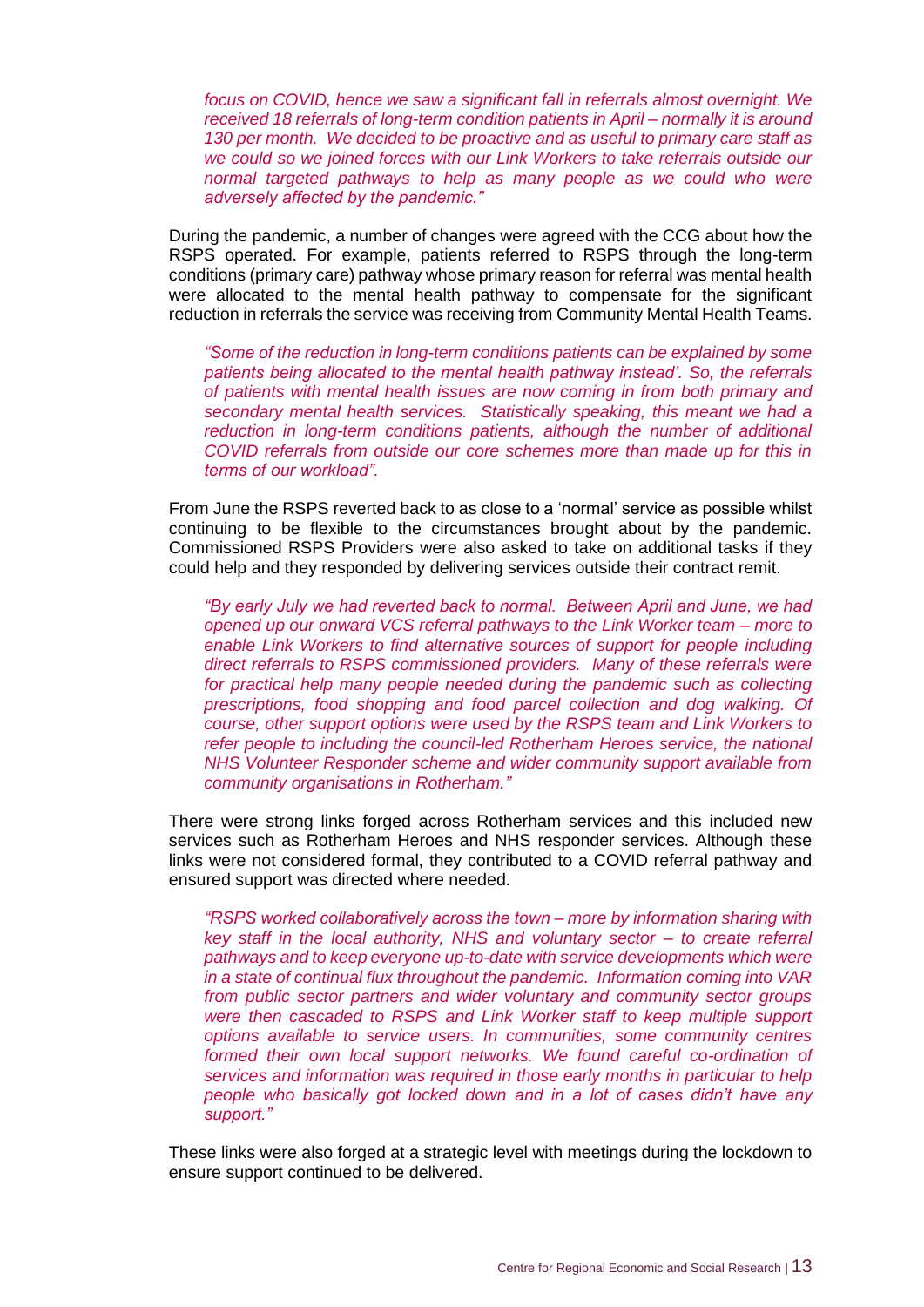*"Our senior management team were attending COVID update meetings and in regular contact with the council and health leaders, ensuring collaboration took place at strategic level. Information was then fed down to operations such as RSPS and the Link Worker services, which in turn worked collaboratively with partners in the local authority, health services and the wider voluntary and community sector. This collaboration helped provide Rotherham people with more seamless services during the pandemic"*

At an operational level, there were close links established with Rotherham Council to ensure information was distributed throughout the service.

*"We received regular updates from a lead council worker as to what services were out there under Rotherham Heroes and which services could be referred to. Link workers and the RSPS Advisors could refer to Rotherham Heroes or to the NHS Volunteer Responder scheme which was managed by the Royal Voluntary Service prioritising the medical support side, taking people to and returning them from hospital."*

GP Practices valued the proactive and flexible approach taken by the RSPS during the pandemic. There was an increase in patients calling the surgery with **isolation and mental health issues,** and RSPS provided a vital referral option for these cases

*"I had people on the telephone telling me they were isolated, struggling with finances or they were struggling to get food I could then put in a COVID referral, someone form the service would contact them and as if by magic they would help them and sort them out. So, it's been absolutely fantastic."*

#### <span id="page-16-0"></span>**3.2. Absorbing and adapting at the level of the VCSA and Link Worker**

In terms of RSPS Advisors, they were inevitably unable to undertake their usual faceto-face visits with patients. Initial contact with patients after referral was made in the main by telephone. The service manager reported that Advisors had been able to undertake the assessment process but that it had been taking longer and, in some cases required a follow up call for clarification; patients needed more chat-based time; and required other support from social services for example. Ordinarily, Advisors would have been able to observe the home environment and perhaps pick up on the support that is needed, but this was difficult via phone.

Advisors explained that **phone contact could be advantageous** as it sometimes helped to **engage those who might not have been comfortable with a face-to-face meeting.** Support being offered remotely was welcomed by those who struggled with social interaction.

*"We do get people engaging who wouldn't ordinarily engage if we were going to visit the home …people who struggle with social interaction, people who don't like to go out, who don't like to interact with people, those people are more engaging when the support is over the phone, so I think that's a positive of doing a telephone assessment."*

On a **less positive note,** whereas home visits give the opportunity for the advisors to observe the home environment and perhaps pick up hidden issues, phone interviews do not afford this capability. Advisors commented that they had to **rely on patient responses** to undertake the assessment and this may not result in all issues being discussed or acted upon.

*"Because you were in the patients home you got an idea of how they were managing, whereas having to do it on the telephone you don't pick up on those*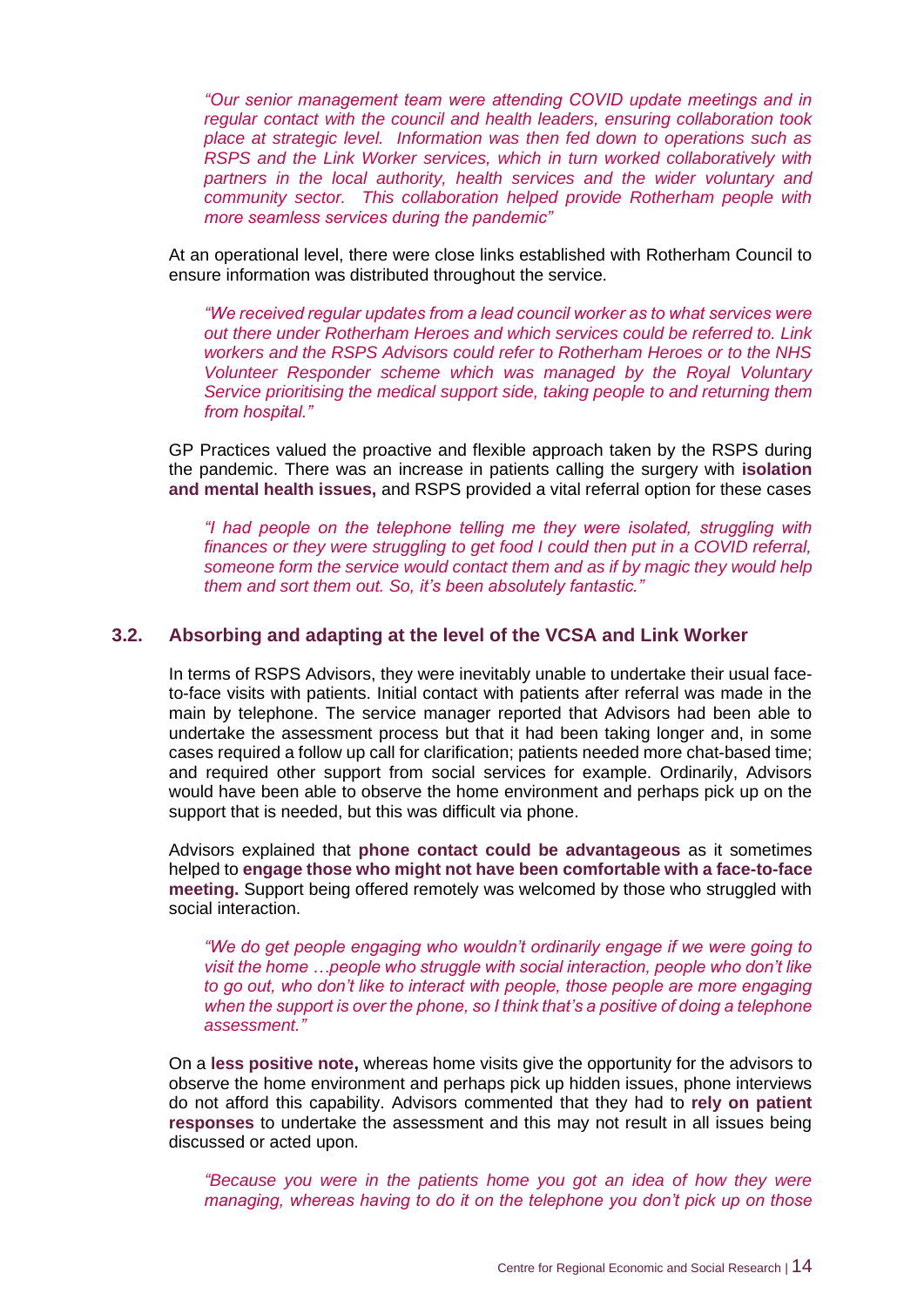*visual cues and you are having to really listen and understand what the patient is telling you but not verbally telling you so those unspoken cues…sometimes they are guarded and won't give out information that you would pick up during the home visit."*

*"Doing assessments over the phone is sometimes quite intense, you don't have the visual cues … you feel something might be missed because you're not doing the risk assessment visually and I think that can give you so much about somebody's living conditions, picking up non-verbal communication whether they are anxious. So, I think it's always difficult going into that assessment over the phone because people are wary about sharing the information over the phone, you can put them at ease better if you are face to face."*

Advisors also commented on the **length of time** it was taking to undertake the assessments by phone – some can be up to two hours calls or needing to make several calls to complete the assessment. Isolated patients would want to talk at length and advisors felt compelled to listen fully to make sure they did not miss anything and, in most cases, offer reassurance. Advisors remarked that this could be very tiring as well as time consuming.

*"I am having a lot more contact with patients than I would normally because I'm working at home and not doing visits, I can actually do that. It wouldn't be sustainable if I was out doing visits but at the moment, I'm able to do that. I feel that if half an hour of my time an reassure somebody and make them feel less anxious its time well spent."*

The increase in referrals and intensification of workloads during the lockdown necessitated a much more collaborative way of working between the RSPS Advisors and the PCN Link Workers. Although this relationship had always been integrated and collaborative, referrals during lockdown had become more generic and did not just include those with long term or mental health conditions. These referrals muddied the waters, and it was sometimes unclear who needed to be specifically supported by who. To ensure all referrals were picked up, both advisors and link workers worked very closely to ensure all those who needed help were supported.

As referral numbers decreased, RSPS attempted to take a proactive approach and tried to raise the profile of the service in the area and highlight capacity. Another part of this preventative approach included RSPS reaching out to GP Practices to request a list of all patients GPs felt could benefit from a health and wellbeing call as an additional measure to prevent worsening mental and physical health. Unfortunately, only two GP Practices were proactive in responding to this option. The Service Manager reflected that in some cases this was due to confusion and a concern around data protection. Nevertheless, *'"one GP Practice requested RSPS generate a list of their patients held on our data system (via previous referrals to RSPS) to do check-in calls. We selected people referred to our service by the Practice in the previous two years and set about contacting them all. Any medical support issues picked up were fed back to GPs. During the pandemic, we continued to be proactive in supporting our GPs, community nursing teams and social care services and to work in partnership as much as possible to keep people well."*

There was, and remains confusion, about the role of Link workers and Advisors within GP surgeries. This is perhaps due to a lack of understanding about the different roles: VCSAs take referrals for case managed long term condition patients and the Link Workers take the remaining referrals. During the lockdown this distinction was perhaps blurred to some degree due to the increase in referrals, the COVID-19 referral pathway and the willingness of both Link workers and Advisors to work together to ensure everyone received support.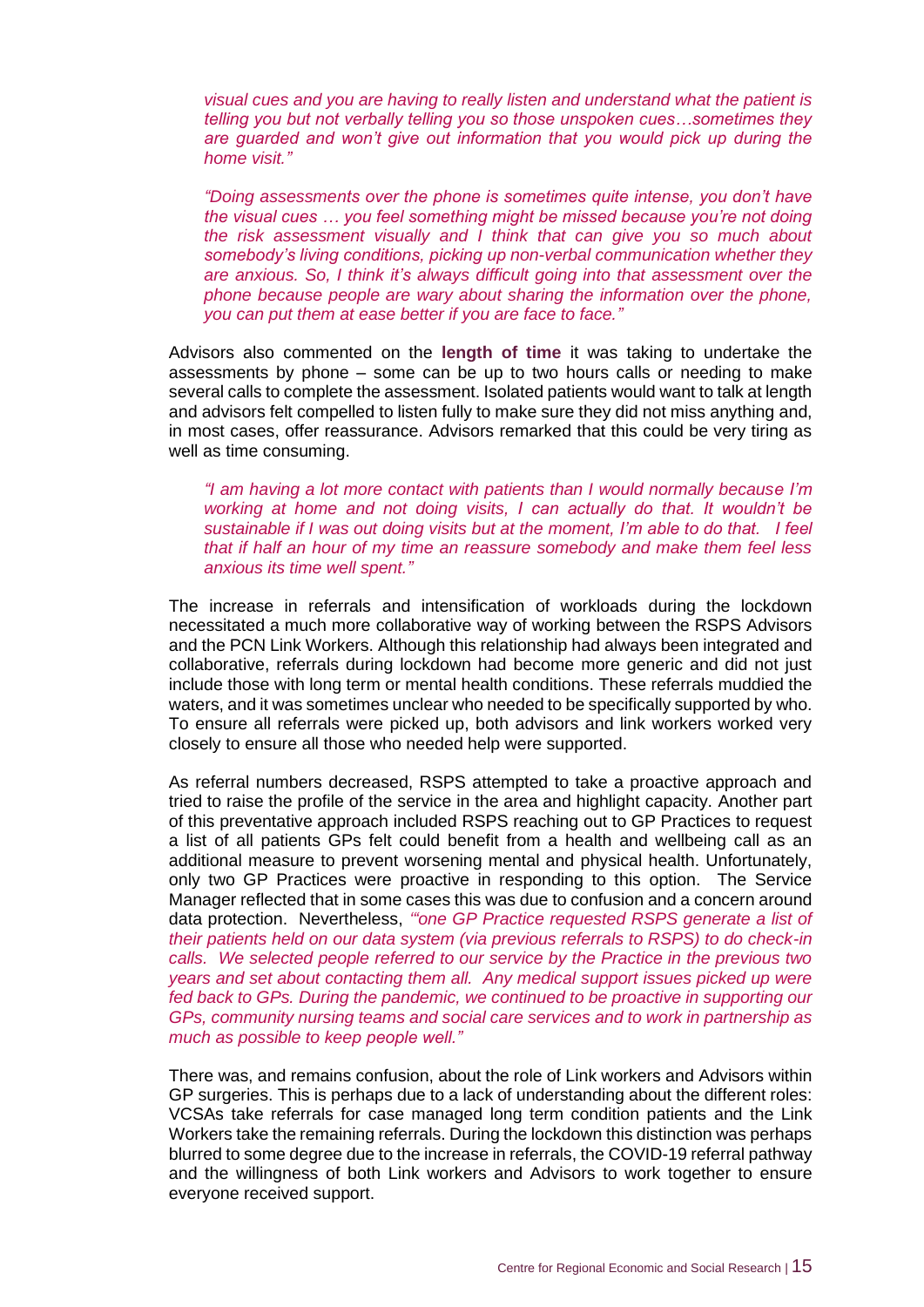*"So we were just wanting to show willing to the practices and working partnerships as much as possible across link worker and social prescribing services."*

Working together during the pandemic was certainly undertaken and information was shared, and resources were pooled. As mentioned previously, a COVID-19 pathway was created for all referrals whereby referrals could be received by either the Link worker or the Advisor.

*"Certainly, through the pandemic we joined up, we buddied up and we expanded our joint provision to GP Practices to enable them to refer anyone in need of nonmedical support. The RSPS team and the Link Workers became as one. We adapted our core referral pathways to include anyone in need – case managed or not. We decided to create a new pathway for wider referrals we termed 'COVID-19' referrals. This gave GP Practice staff wider options when patients were presenting with a range of non-medical issues and we found many people needed navigating to support services to help them to meet their basic needs such as collecting and delivering prescriptions, collecting an delivering shopping, collecting food parcels as well as dog walking. The majority of this joined-up work took place in the three months from April to June."*

Advisors commented that they felt their role had evolved into dealing with much more **crisis management** such as help with food and prescriptions, something that was not common prior to covid 19. Crisis management continued to some degree after the lockdown, with advisors explaining that **mental health support and respite was still needed.**

*"The referrals I got were at crisis point, whereas if they have been referred to us under normal circumstances, they might not have got to crisis point before we put the interventions in."*

*"We often get that they [patients] are reaching out for support and they need it today, we are getting carers who just can't do it anymore I need some help and those kinds of referrals are coming to us."*

Visits to surgeries and case management meetings ceased during the lockdown.

*"It can be quite intense because particularly during the lockdown periods I think people have been couped up in their own home not seeing many people…. once they do start talking its very much a bit of an offloading session quite a lot of the time and that is really with mental health referrals and mental health patients and also people with LTC's because they might not be seeing anyone… [this] Makes our job more stressful."*

Moving forward it will be essential that surgeries are made aware of the distinction between Link workers and Advisors and the different cohorts they work with. Advisors themselves reflected that there is still a bit of confusion between the roles, and this can sometimes lead to duplication. At a management level, there is a good relationship between the RSPS service manager and the manager of the link workers.

Finally, it is worth noting that home working can have challenges for Advisors and Link Workers. One of the biggest challenges was to ensure staff wellbeing was being supported by checking in with staff particularly as they were working at home.

"One of the big pressures on managers is supporting your staff to keep them well *and productive. It was important for me to regularly check in with them and to reassure them they are working well when working from home as they themselves*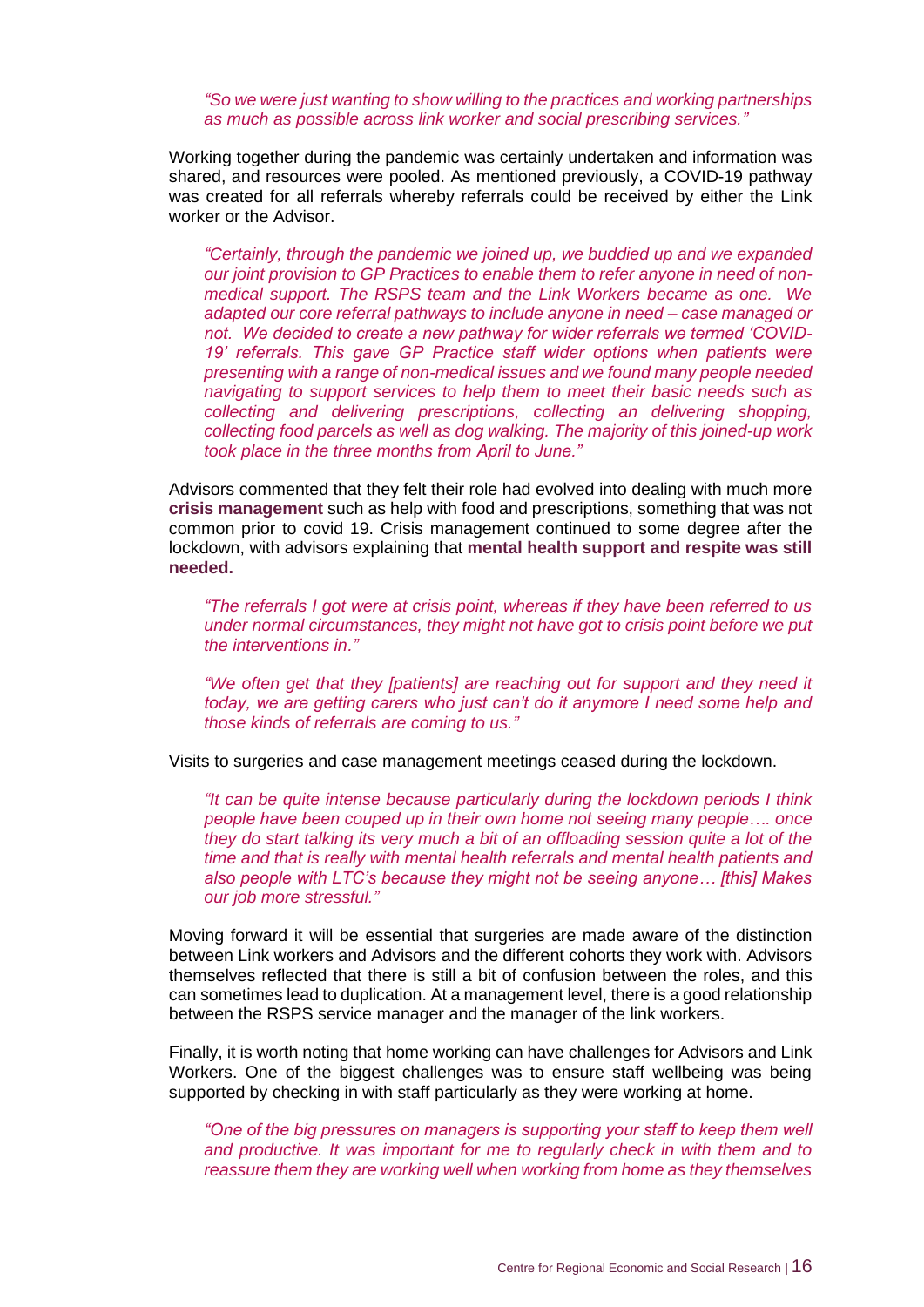*may have felt isolated. Keeping staff morale up and being sensitive to everyone's mental health was and remains vital."*

**Advisors created WhatsApp group** used to keep in touch, provide support and ask each other for advice.

*"We are closer as a team and that's been really good for us because we know that if we have had a bad phone call, we can always talk to somebody. I think its brought the team closer together."*

There were some advantages to homeworking, however. Advisors also commented that they are perhaps **better able to manage their time** as there is physically less travel involved and fewer distractions, but this didn't prevent them from maintaining remote contact both with each other and patients. This, however, is not all positive and advisors were acutely aware of the challenges working from home in isolation.

#### <span id="page-19-0"></span>**3.3. Absorbing and adapting at the provider level**

Providers also rose to the challenge of the lockdown and changed the way their service was delivered. In most case home visits were not undertaken and face-to-face provision was paused which meant most services were delivered digitally or by phone, rather than physical settings. Each provider was flexible and tried to provide a service that best suited the patient. Some patients required more time from support services. Providers suggested that digital delivery enabled organisations to reach more people and also those who might not ordinarily attend group sessions or don't like to be with many people.

*"I feel as our service we have been able to offer more and we will do moving forward, it's not just me ringing round people when we first get the referral, explaining about the group and then the group once a week I feel like we are offering a lot more support, there is that kind of connection with the online group. When we get back to the in-person group, we will be offering a lot more…. I've*  been able to reach a lot more people than we was before some people can't *physically get in for the in person group, some people are really nervous about coming in... from the Facebook group people can access it and get different techniques and support." (RSPS Provider 1)*

Many providers set up Facebook groups and Zoom groups which had no limits on numbers.

*"It's brought out different ways of working I wouldn't have even thought of. Facebook pages worked really well and it's something I'm going to continue even when we do get back to face to face. We have got a waiting list now…if people want to wait that's fine if people just want Facebook that's fine." (RSPS Provider 2)*

However, younger people were more likely than older age groups to engage with group activities online.

There was lots of evidence of providers being innovative, changing their approach and 'thinking outside of the box'. Examples included providing a live feed of sessions, proactive phone calls, revisiting those who had been referred the RSPS in the past, paper activity packs, and food parcels. One RSPS provider made the decision to substantially change its focus from digital learning and skills and became a food bank. When and where possible, providers sought to restart group sessions once lockdown rules were relaxed. This was particularly important for activities which took place outside. Moving forward, a number of providers were keen to build on the lessons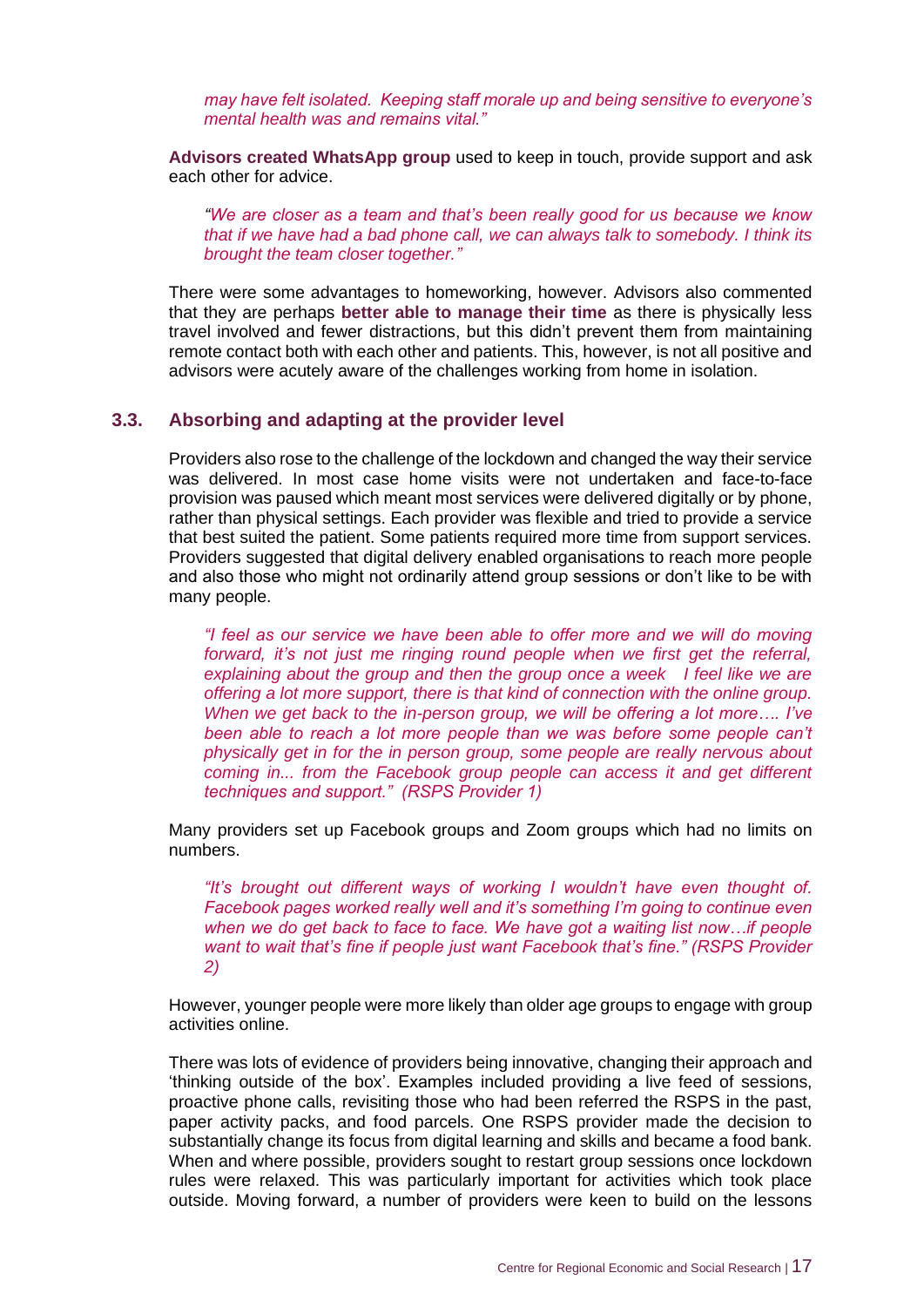learned during the pandemic and develop a more blended model of delivery to reach a wider and more diverse range of patients.

Providers reported that referrals worked well after some initial confusion around the RSPS advisor and Link worker roles. However, they said that this didn't really matter due to the level of need generated by the pandemic and referrals are now working as they should with roles clarified and understood better. Providers reports that VAR had been incredibly supportive of what they were trying to do during the pandemic. They valued the one-to-one sessions with VAR and commented how helpful the network meetings had been prior to the pandemic in helping them know what support was in the area.

As referrals declined it was important to ensure RSPS commissioned services could utilise their capacity a) to maintain their contracted hours and b) provide vital services, providers were asked to help in any way they could *"we felt well we need to help as best we can and our providers, you know if they can be ready to help as well, if they've got the capability to do some of this stuff then yes let's bring them into the fold"*.

Service provision therefore continued and remained flexible throughout the first lockdown. As well as normal service delivery, other services ranged from dog walking, collecting prescriptions through to shopping and food parcels to ensure those needing help were supported. Normal services changed from face-to-face meetings to a more digital means of support. A range of delivery mechanisms such as, phone contact, for those that were digitally included, zoom and other services were used to maintain contact. Other activities were continued through, online sessions, live streaming, private Facebook groups/ pages and WhatsApp groups.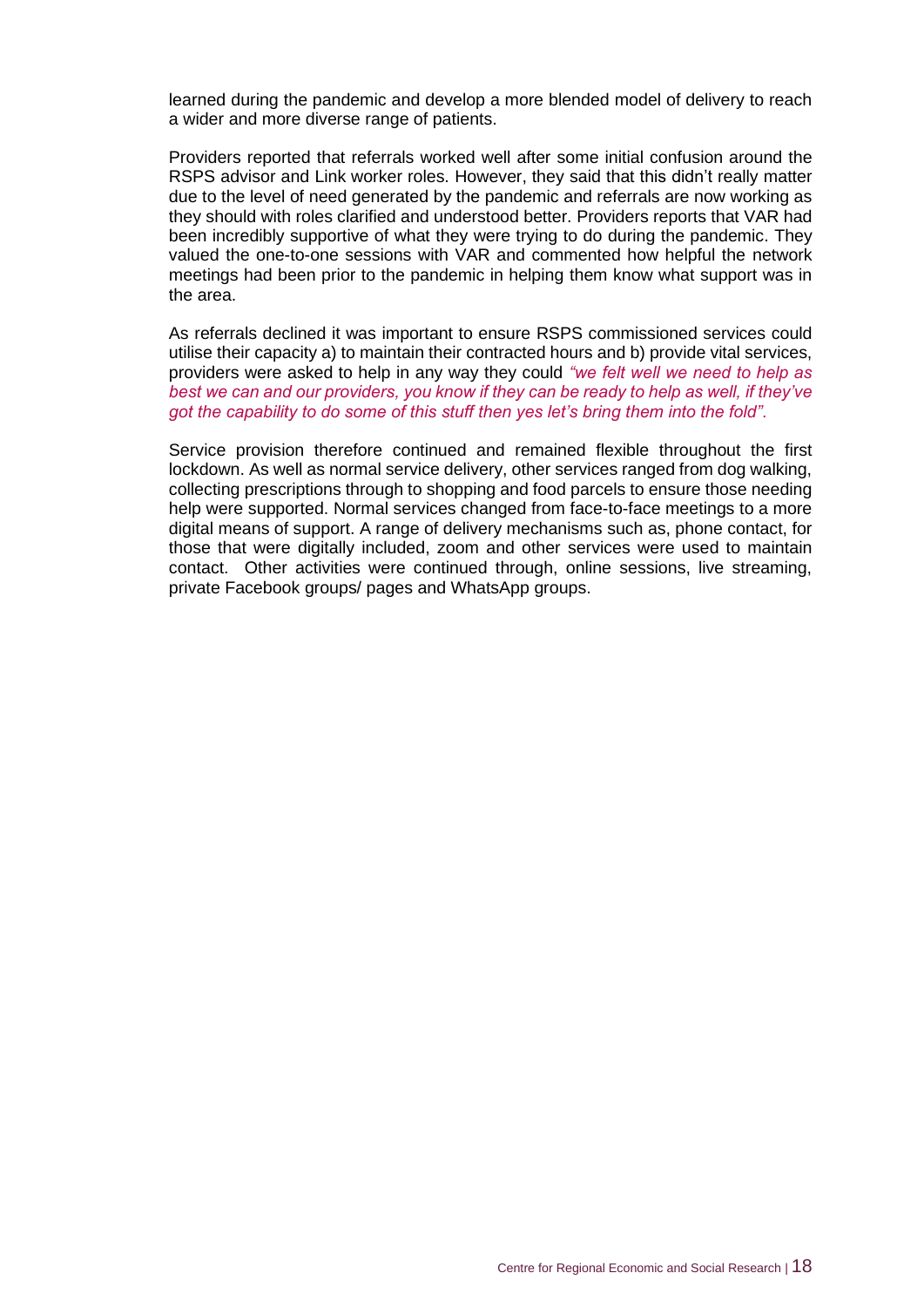## <span id="page-21-0"></span>experience **1 added value to the NHS and local communities during the COVID-19 pandemic**

This report has explored in detail **how the RSPS and its constituent components responded to the COVID-19 pandemic**, drawing on a combination of quantitative data and qualitative insights. Overall, the findings demonstrate the important role the RSPS played **supporting local primary care and other services support vulnerable local people** during a period of crisis:

- RSPS **continued to receive referrals from health services and make onward referrals to voluntary and community organisations throughout the pandemic**. Overall, the total number referrals increased by 17 per cent at the height of the pandemic.
- RSPS as a service, its advisors and link workers, have **demonstrated incredible adaptability and flexibility throughout the crisis**. Although pandemic restrictions have limited the possibility for the sort of face-to-face contact on which the service is founded, **new ways of working have been developed** to ensure people can access the support they need.
- Adaptability and flexibility during the pandemic were also evident at the RSPS provider level. **Commissioned providers found new ways to support patients that overcame lockdown and shielding restrictions** and were responsive to new and emerging needs and circumstances. Some of the learning from this period will be carried forward following the pandemic to enhance the way RSPS activities and opportunities are provided.

Prior to the pandemic, the focus of the RSPS evaluation and the rationale for investment in social prescribing has been about outcomes<sup>6</sup> for patients, communities and health services. However, these findings demonstrate how **social prescribing can be also a source of 'resilience' during times of crisis such as a pandemic**. Resilience is important because it relates to the ability of an entity, individuals, community, or system to return to normal condition or functioning after the occurrence of an event – such as a pandemic - that disturbs its state. It has been described as *"the intrinsic ability of a system to adjust its functioning before, during, or after changes*

<sup>6</sup> The National Social Prescribing Outcomes Framework describes three broad types of outcome - change for individuals, change for communities, and change for the health and care system – and previous RSPS evaluation reports have focussed on these three areas.